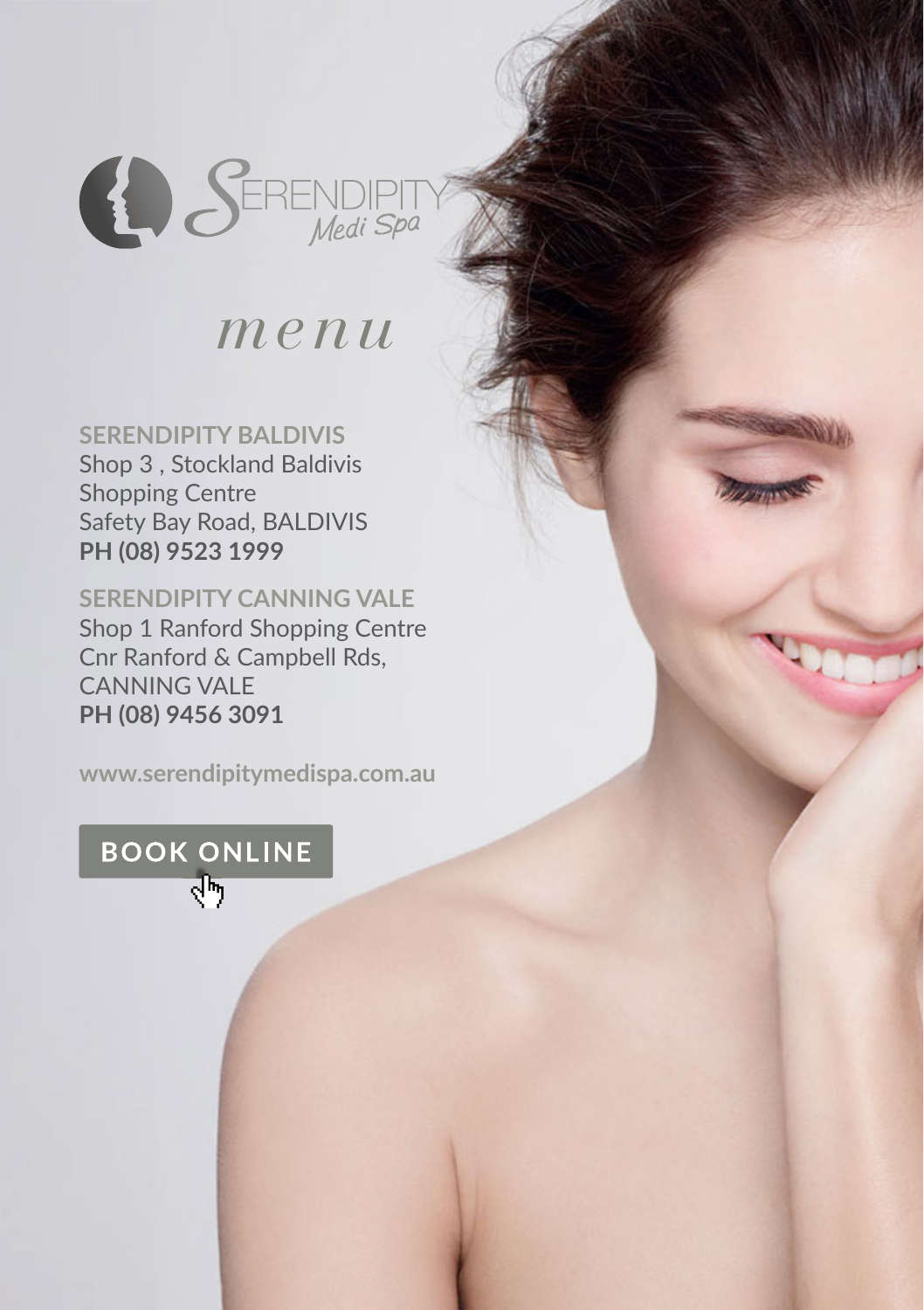## *click to skip to section*

**EYE TREATMENTS**

**WAXING**

**MALE WAXING**

**SHR IPL HAIR REMOVAL**

**ELECTROYSIS HAIR REMOVAL**

**MEDI SPA TREATMENTS**

**FACIAL EXPERIENCES**

**SPA PACKAGES**

**MASSAGE**

**BODY TREATMENTS**

**HANDS & FEET**

**BEAUTY TREATMENTS**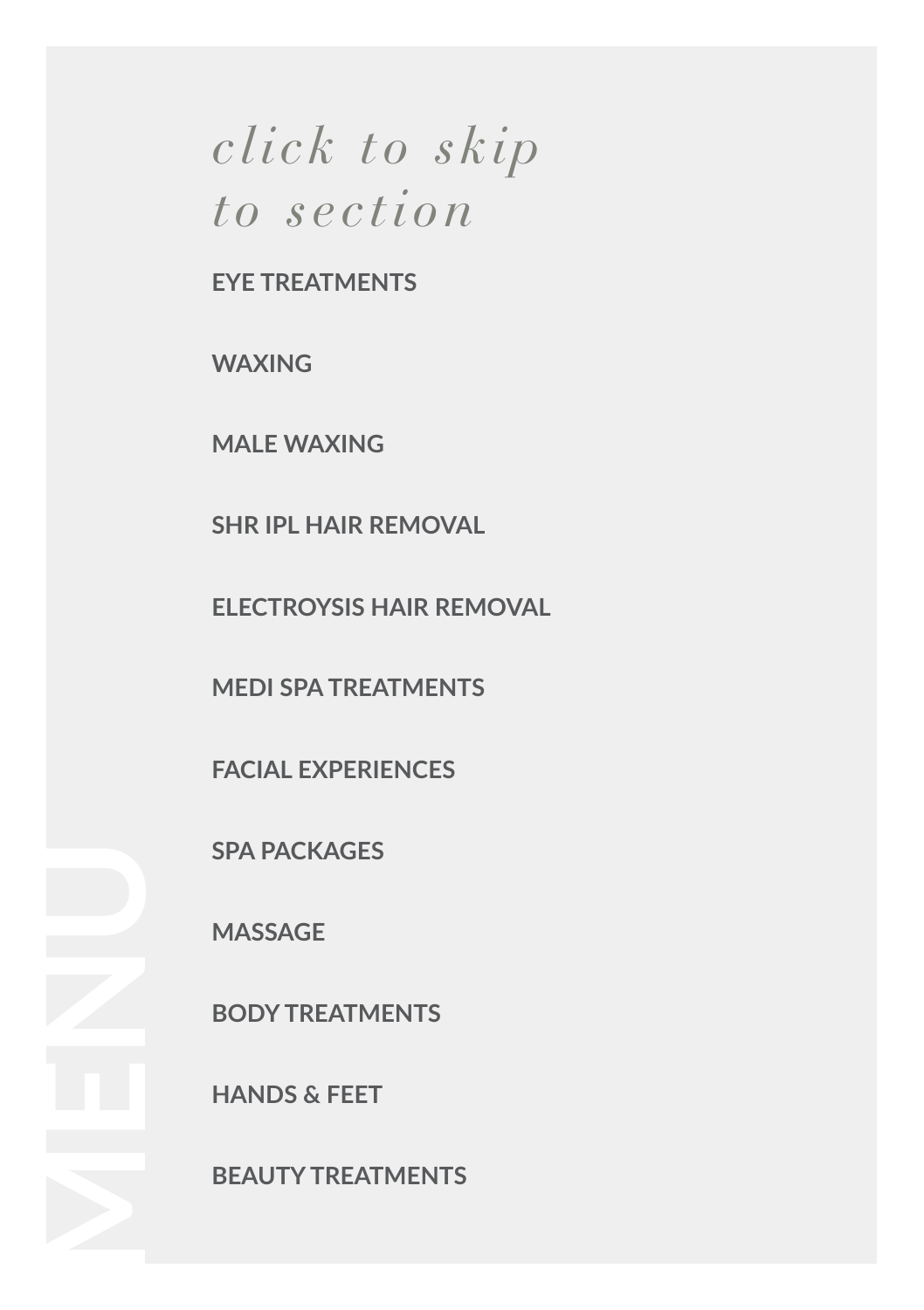# *eye treatments*

| Henna Brow Design (includes Eyebrow Wax)                                            | \$62                            |
|-------------------------------------------------------------------------------------|---------------------------------|
| Henna Brows (application only)                                                      | \$45                            |
| Eyebrow Wax & Brow Tint                                                             | \$39                            |
| Lash & Brow Tint & Brow Wax                                                         | \$63                            |
| <b>Eyelash Tint</b>                                                                 | \$25                            |
| <b>Eyebrow Tint</b>                                                                 | \$18                            |
| Eyebrow Tint & Eyelash Tint                                                         | \$39                            |
| <b>Bronsun Eyebrow Dye</b>                                                          | \$30                            |
| Bronsun Dye & Eyebrow Reshape                                                       | \$49                            |
| Yumi Keratin Lash Lift (includes Tint)                                              | \$95                            |
| Yumi Lash Lift (application only)                                                   | \$75                            |
| <b>Eyelash Extensions:</b>                                                          |                                 |
| <b>Classic Eyelash Extensions</b><br>Refill 2 Weeks 50mins<br>Refill 3 weeks 60mins | \$150<br>\$95<br>\$100          |
| <b>Volume Eyelash Extensions</b><br>Refill 2 Weeks 60mins<br>Refill 3 weeks 70mins  | $$195 - $220$<br>\$105<br>\$120 |
| <b>Hybrid Set Lashes</b><br>Refill 2 Weeks 60mins<br>Refill 3 weeks 70mins          | \$175<br>\$105<br>\$120         |

*Over 3 Week fill will incur a surcharge if you have lost over 50%.*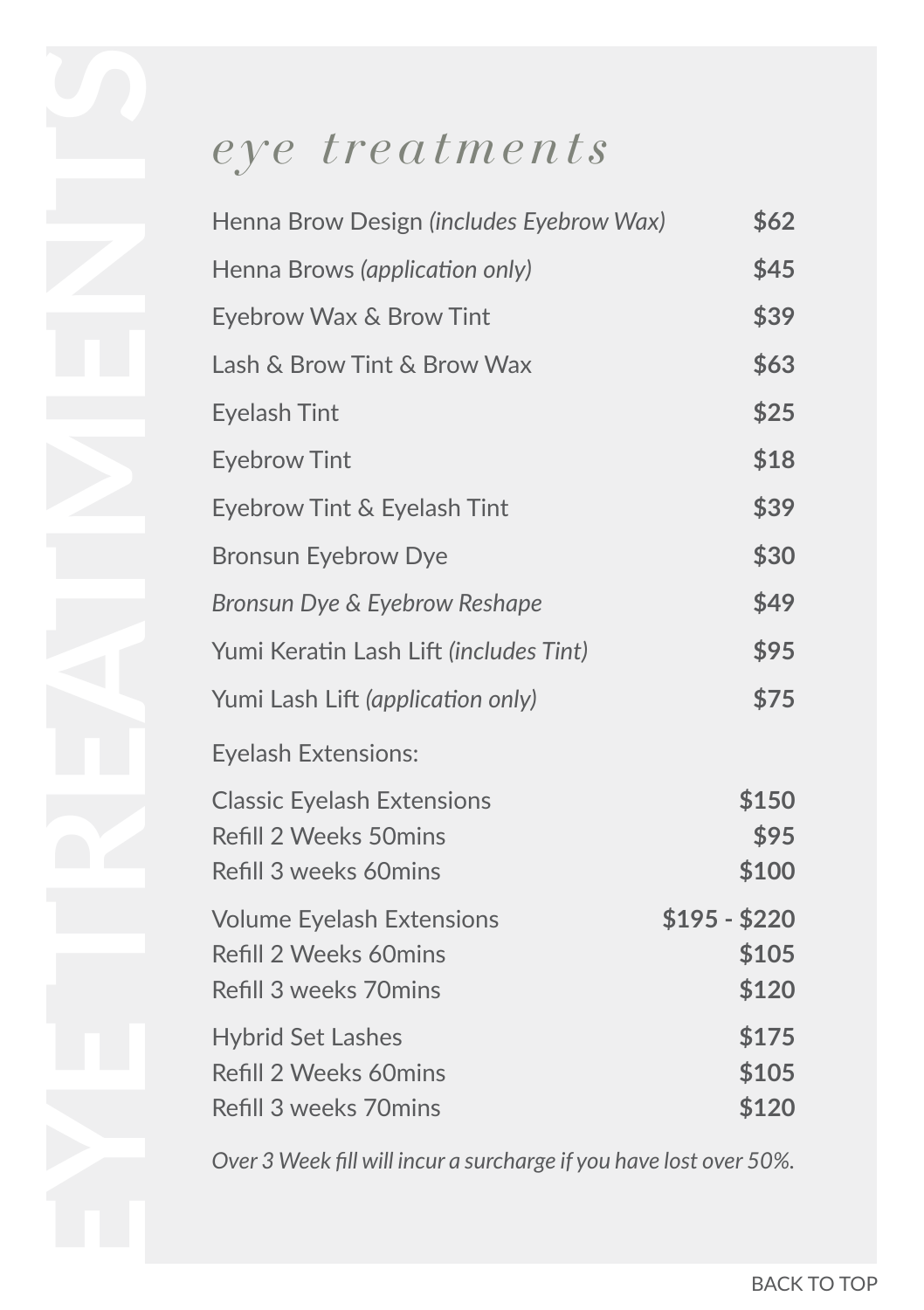# *waxing*

| <b>Eyebrow Sculpture</b>                               | \$25 |
|--------------------------------------------------------|------|
| Lip or Chin                                            | \$20 |
| Lip and Chin                                           | \$35 |
| Eyebrow and Lip                                        | \$38 |
| Eyebrow, Lip and Chin                                  | \$58 |
| <b>Sides of Face</b>                                   | \$27 |
| <b>Full Face</b>                                       | \$63 |
| <b>Bikini</b>                                          | \$30 |
| <b>G String Bikini</b>                                 | \$38 |
| <b>Brazilian Front Bikini</b>                          | \$66 |
| Brazilian Front Bikini (4 week maintenance)            | \$58 |
| <b>XXX Brazilian Front and Back</b>                    | \$70 |
| XXX Brazilian Front and Back (4 week maintenance) \$62 |      |
| Underarm                                               | \$27 |
| Full Leg                                               | \$57 |
| $\frac{1}{2}$ Leg                                      | \$39 |
| 1/2 Leg Upper                                          | \$42 |
| <b>Full Arm</b>                                        | \$40 |
| $\frac{1}{2}$ Arm                                      | \$31 |
|                                                        |      |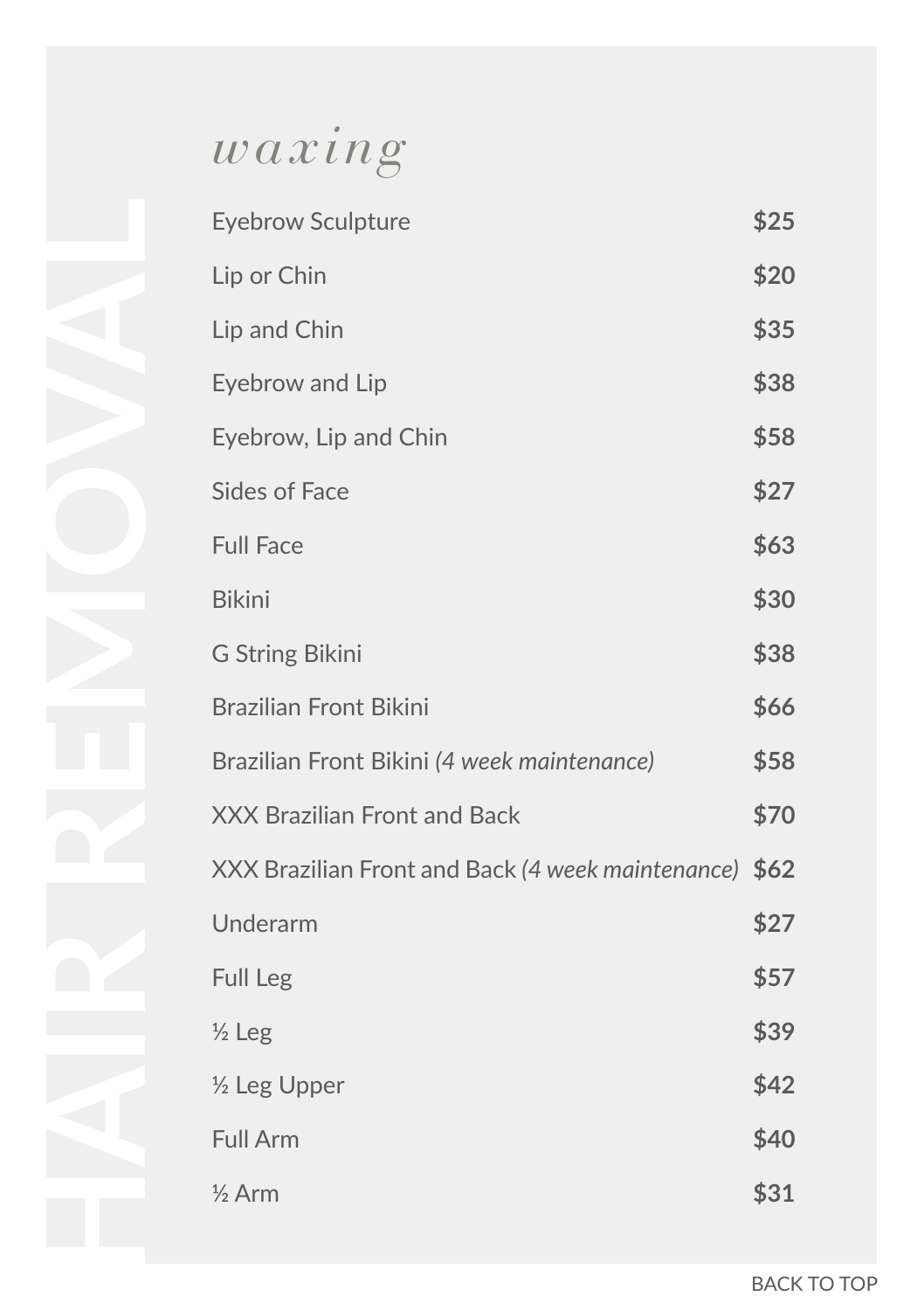## *male waxing*

| <b>Middle Brow</b>            | \$20 |
|-------------------------------|------|
| <b>Eyebrow Wax</b>            | \$25 |
| <b>Neck</b>                   | \$27 |
| <b>Back</b>                   | \$48 |
| Back, Shoulder and Top of Arm | \$66 |
| Chest                         | \$47 |
| <b>Stomach and Chest</b>      | \$63 |
| <b>Full Arm</b>               | \$62 |
| $\frac{1}{2}$ Leg             | \$42 |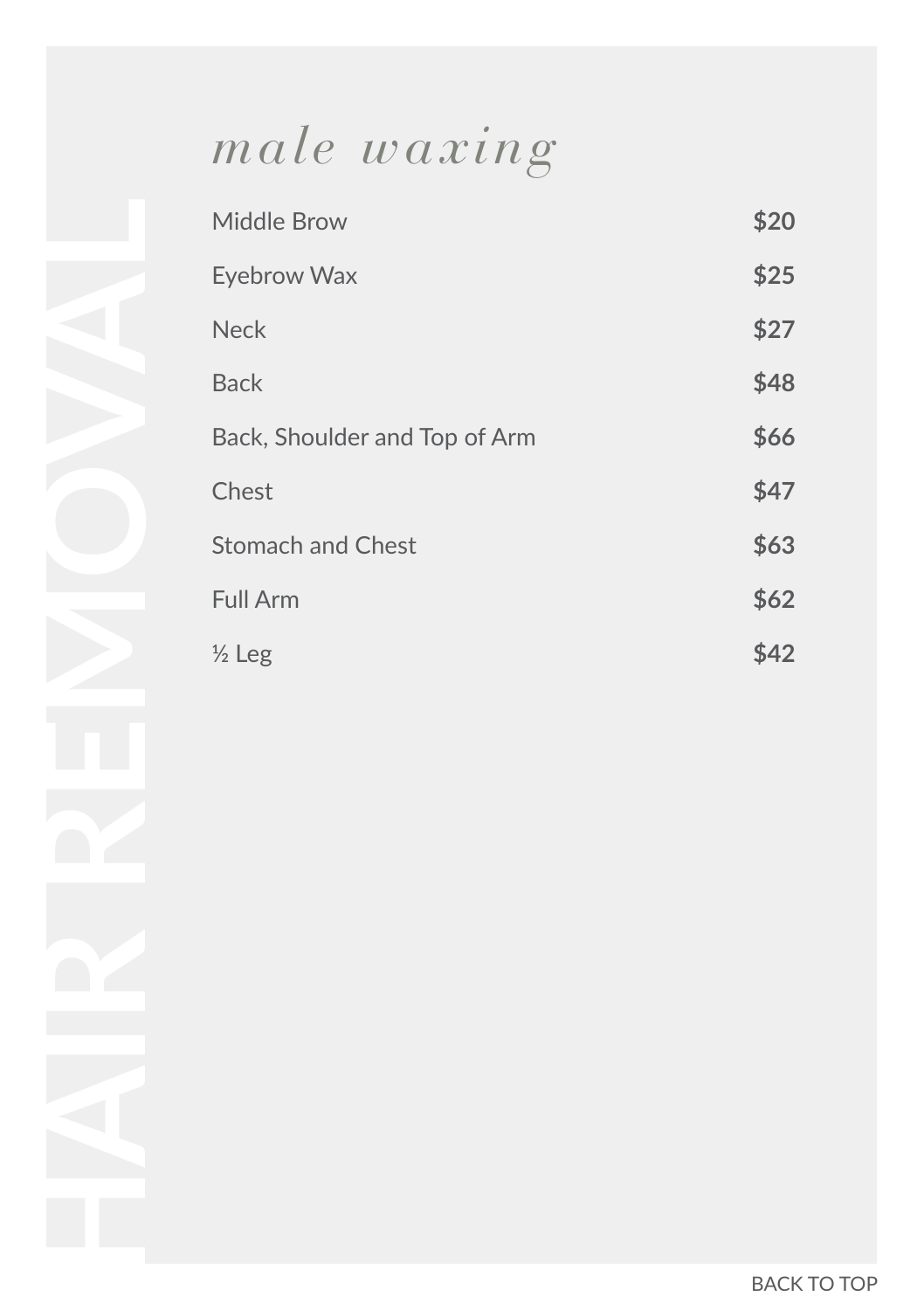## *SHR IPL hair removal*

SHR technology is one of the quickest and most convenient methods of hair removal, it allows you to save time and have silky smooth skin all year round.

SHR stands for super hair removal which utilises the most advanced "in motion" technology to carry out a virtually painless hair removal treatment.

Research has shown that a slower but longer heating process is considerably more effective for permanent hair removal than high and short levels of energy. SHR is able to output 10 shots at 1 second and make treatment time moveable allowing for shorter treatment times.

SHR can be used for hair virtually anywhere on the body.

Our SHR/IPL Specialists have had extensive training in this new technology so you can rest assured you are in safe and professional hands.

A full and comprehensive consultation and patch test is required before any treatment can begin. The health of your skin is important to us and we never guess when it comes to the health and well being of our Clients. Consultation and Patch test is \$40 fully redeemable on any course purchased.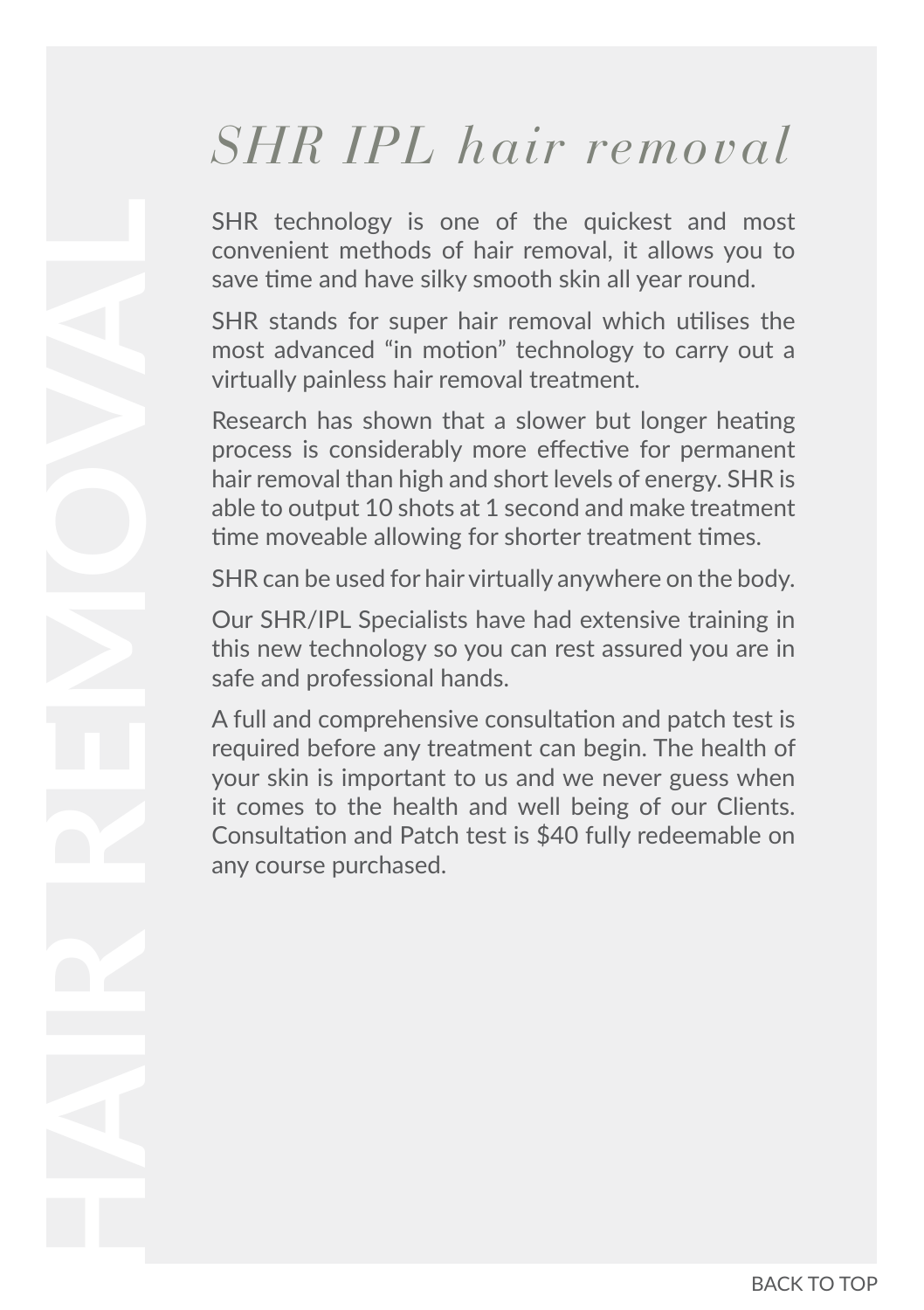## *electrolysis hair removal*

Electrolysis hair removal refers to the practice of electrically removing hair from the human body. When hair is removed in this way, the effects are almost always permanent. It involves several steps or treatments to be completed, and is done by inserting a needle-like probe into a hair follicle, and passing an electrical current through it. Any areas of the body can have hair removed in this way.

Electrolysis is an effective treatment for both Vellus and Terminal Hair.

- Vellus hair is soft, fine, and short. Most women have vellus hair on their chest, back, and face. It can be darker and more noticeable in some women than others, especially those with darker complexions.
- Terminal hair is coarser, darker, and longer than vellus hair.

It is recognised as the only proven permanent hair removal treatment and has been around since 1875.

| 10 min various treatments | from $$40$ |
|---------------------------|------------|
| 20min various treatments  | from $$50$ |
| 30min various treatments  | from $$70$ |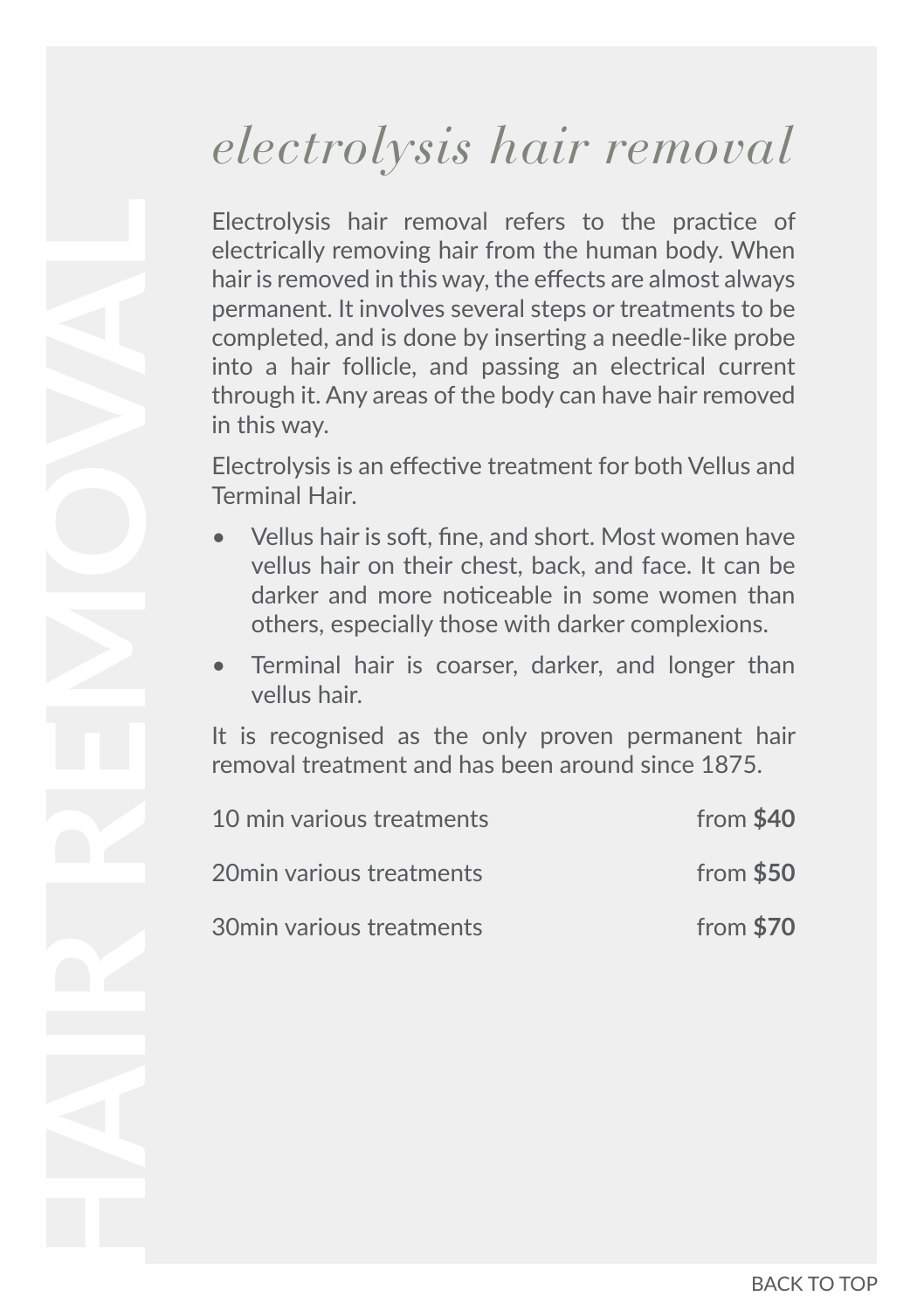**Bespoke Skin Consultation**

A computerised, comprehensive skin analysis. This is an in depth consultation that will cover current skin concerns, skin health, current product use, hormonal imbalances and gut health. Your skin therapist will then provide you with a full homecare prescription and treatment program. We recommend this to any client wanting to start their skin journey.

Redeemable on product purchased on the day **\$49**

#### **Skin Needling (CIT)**

Skin needling is a skin rejuvenation treatment that helps you restore collagen and elastin through a natural healing process. Ultra fine, medical grade needles attached to a needling pen create multiple skin punctures that induce a wound healing response that stimulates new collagen and elastin production. New collagen and elastin improve skin quality and texture, making the skin feel firmer, smoother and aids in the repair acne scars and fine wrinkles. Skin needling also assists with the repair of stretch marks and surgical scars.

| Single Treatment       | \$299 |
|------------------------|-------|
| Course of 2 Treatments | \$500 |
| Course of 4 Treatments | \$850 |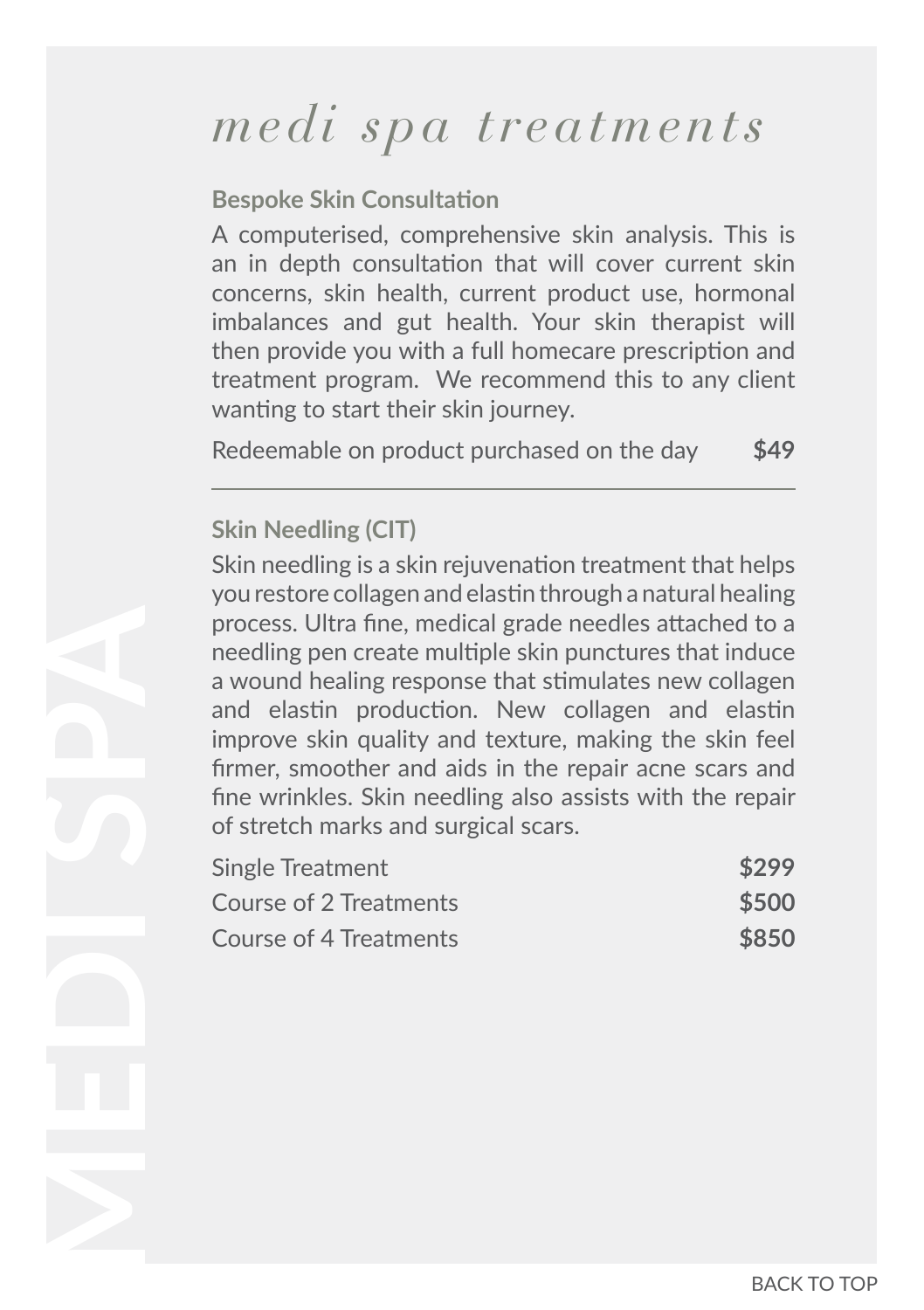| <b>Microdermabrasion</b>                                                                                              |       |
|-----------------------------------------------------------------------------------------------------------------------|-------|
| Microdermabrasion Facial                                                                                              | \$140 |
| The Ultimate Microdermabrasion Facial<br>(includes neck area plus plus face, neck, shoulder, arm and<br>hand massage) | \$180 |
| Express Micro - Add on to any Facial                                                                                  | \$35  |
| <b>BUY 5 GET 1 FREE</b>                                                                                               |       |

#### **Max7 LED Therapy**

This is an amazing new technology that is absolutely non-invasive and actually very relaxing. It offers advanced high-tech treatments for anti-ageing, restores youth to mature skin, rejuvenation, calms red capillaries, acne congested and problematic skin. Completely safe, light therapy delivers fantastic results.

| Single Treatment               | \$135 |
|--------------------------------|-------|
| Add on treatment to any Facial | \$35  |
| <b>BUY 5 GET 1 FREE</b>        |       |

#### **IPL Skin Rejuvenation**

iPulse is a non invasive treatment that improves your complexion by stimulating regeneration in the deep layers of your skin. It works by encouraging the skin to shed old layers on the surface and to rebuild a more radiant complexion. The iPulse extends beyond traditional procedures and major surgeries to perform skin improvement treatments for sun damage, age spots, pigmentation, thread veins, acne, diffusing redness, skin rejuvenation and wrinkles.

**Contact us now for a quote or to book a Bespoke Skin Consultation.**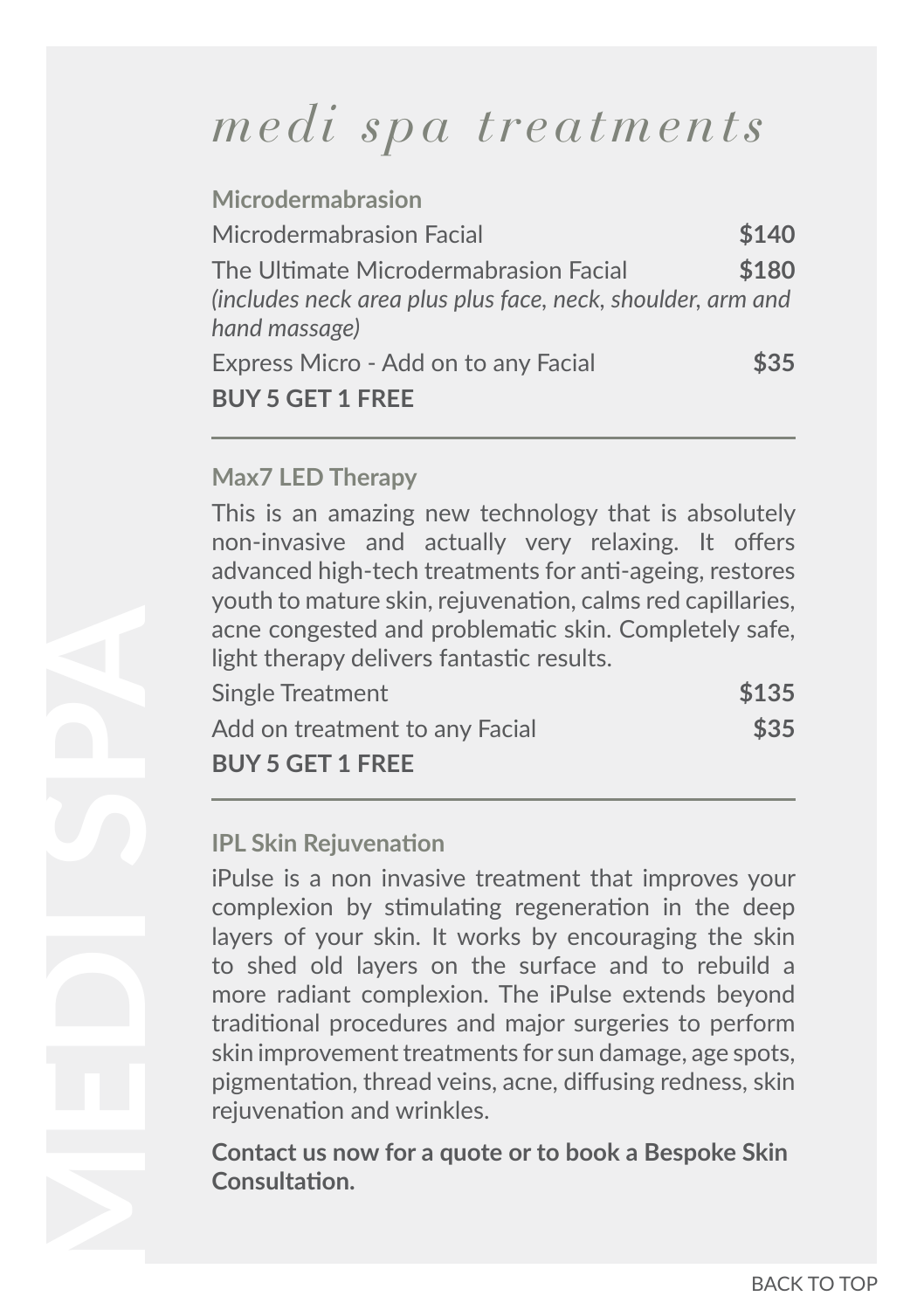#### **Lamprobe Treatments** from \$40

This equipment works on radio and high frequency technology with various probe sizes. It is ideal for the treatment of Hyper Pigmentation, Skin Tags, Spider Naevi Red Veins, Cholestrol deposits, Milia, Acne Pimples, Fibroma Simplex and Clogged Pores.

#### **Mattify And Clear - Mandellic Peel**

Features Ultraceuticals Mandelic Peel to deeply cleanse and clarify. Helps to effectively exfoliate the complexion leaving it looking and feeling smooth, clear and even. Suitable for oily, congested and problematic skin.

| 30 minutes                            | \$125 |
|---------------------------------------|-------|
| 50 minutes (includes active infusion) | \$150 |

#### **Hydrate And Firm – Lactic Peel**

This Lactic Peel is ideal for skins showing early signs of ageing including fine lines and wrinkles. This facial peel helps increase hydration and provide a firmer, more supple skin. *Suitable for normal and dry skin.*

| 30 minutes                            | \$125 |
|---------------------------------------|-------|
| 50 minutes (includes active infusion) | \$150 |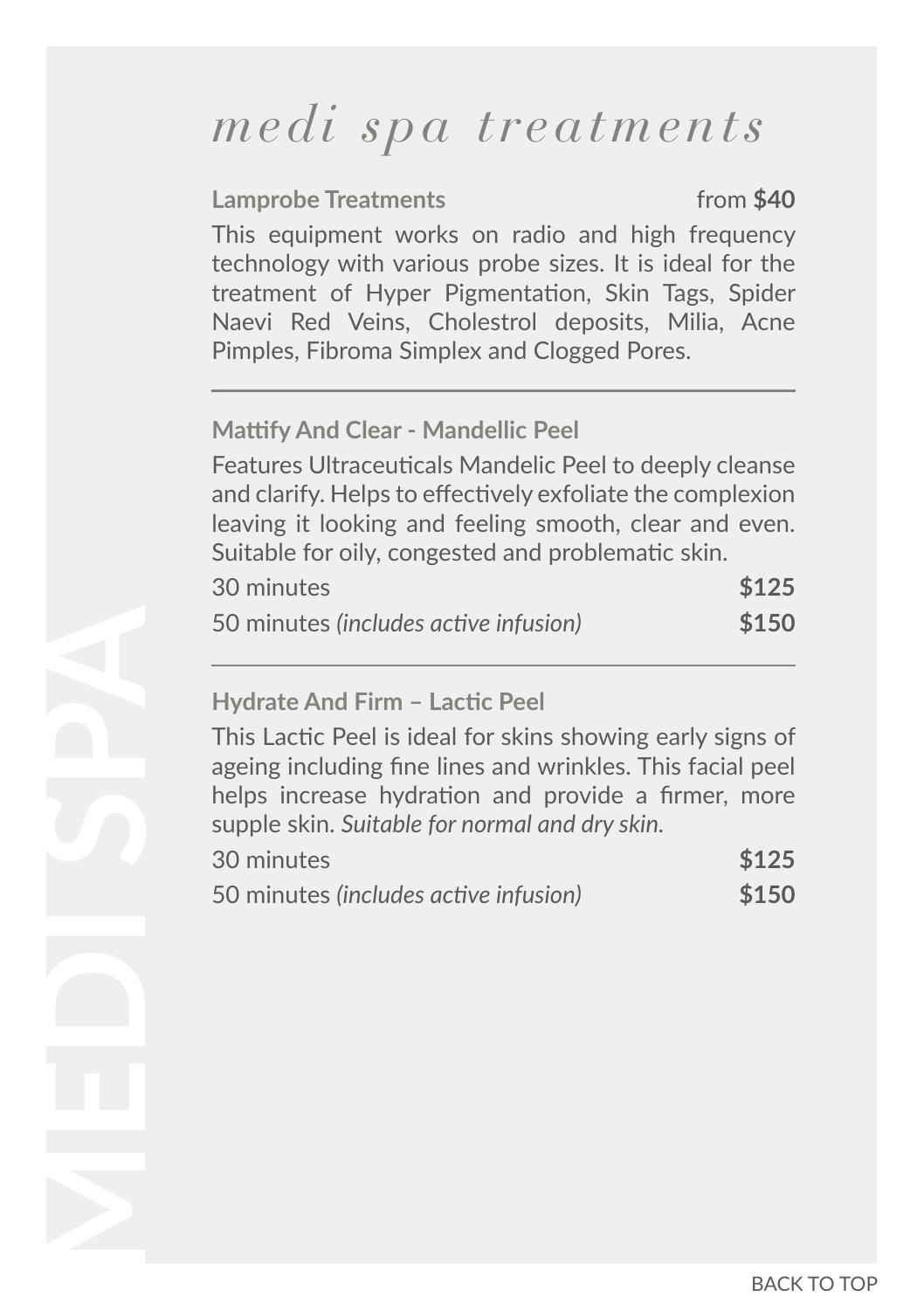**Rejuvenate & Revitalise – Azyme Peel**  Our A-Zyme Peel is the powerhouse of all Peels. Combining Retinol (Vitamin A) with the enzyme Bromelain to help brighten and provide overall skin rejuvenation to the look of your skin. *Suitable for normal, dry and oily skin. Not to be applied whilst trying to conceive, during pregnancy or lactation.*  30 minutes **\$165** 50 minutes *(includes active infusion)* **\$185**

**Radiance and Glow – Brightening Accelerator Mask**

The Brightening Accelerator Mask features a powerful blend of brightening agents to help refine the skin and help restore clarity and luminosity. Ideal for skins showing signs of uneven surface discolouration or dull looking skin, lacking vitality. *Suitable for normal, dry and oily skin.*

| 30 minutes                            | \$125 |
|---------------------------------------|-------|
| 50 minutes (includes active infusion) | \$150 |

### **C+ Booster Facial \$175**

Experience the C+ Radiance Boost Facial treatment. Combining the synergy of Vitamin C and brightening ingredients, it helps to visibly improve the appearance of skin firmness and resilience, leaving your skin with a luminous glow. *Suitable for all skins.*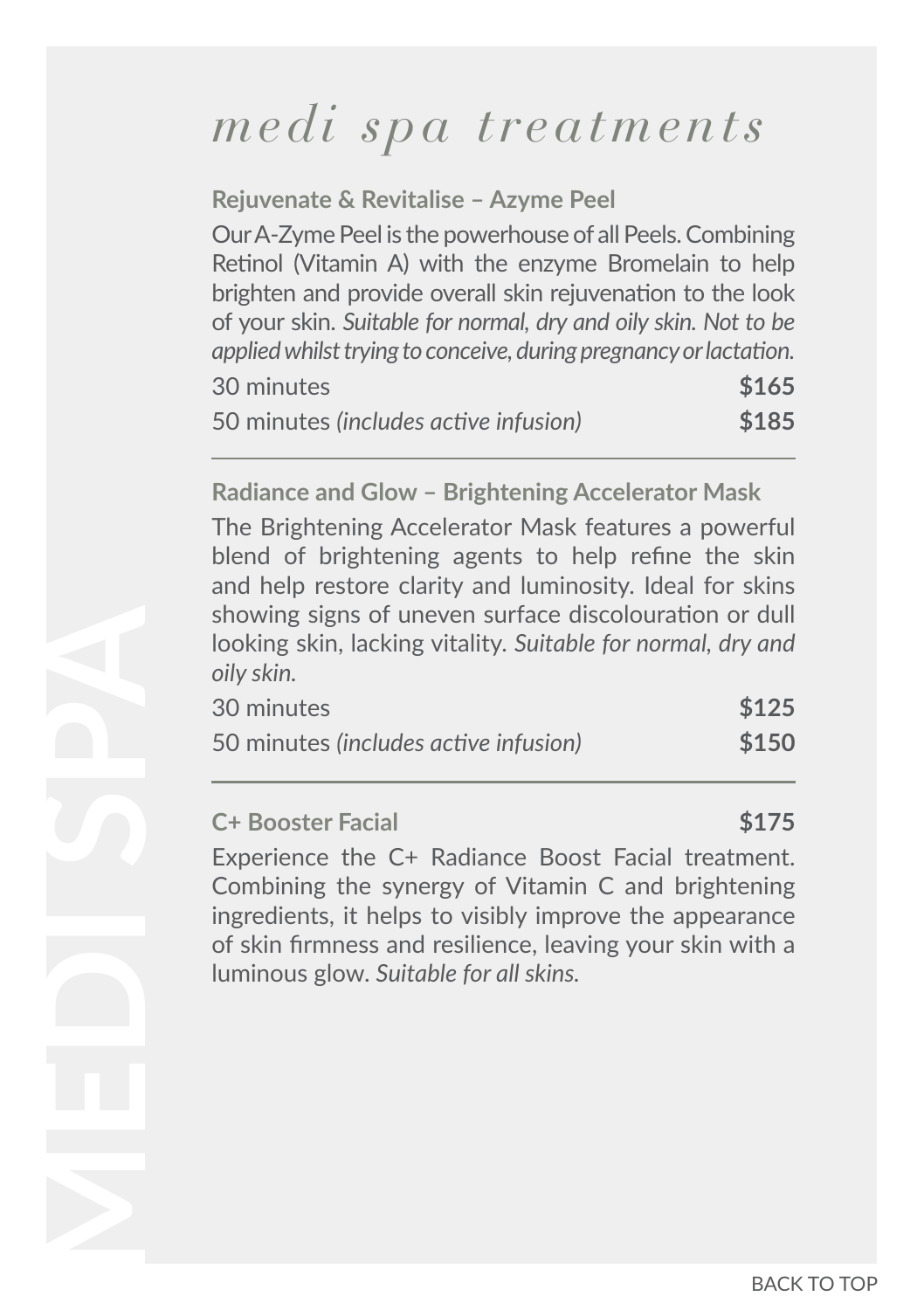#### **Dermaplaning**

The unique approach of Dermaplaning removes dead skin cells and vellous hair revealing newer, younger skin. Dermaplaning also stimulates the production of fresh, young skin cells, while helping your skin to breathe easier. Active ingredients in skin care products can penetrate into the deeper layers resulting in healthier skin.

Dermaplane Express Facial **\$118** Includes cleanse, Dermaplane and finishing products.

Dermaplane Deluxe Facial **\$185** Includes cleanse, Dermaplane, steam and extractions, Nupeel Mask and finishing products. *Add Max7 LED Red Light for \$45 extra*

Dermaplane add on treatment to IPL, Peels, LED **\$50**

#### **Fibroblast Plasma Treatments**

Fibroblast Plasma Technology is an amazing new alternative to Eyelid Lift Surgery. It is a non-invasive treatment that shrinks excess skin, bags and wrinkles, using a new 'plasma technology'. It works by using a tiny plasma arc to stimulate an instant contraction and tightening of the skin fibres.

| <b>Upper Eyelid Lift</b> | \$695      | <b>Frown Lines</b>               | \$275  |
|--------------------------|------------|----------------------------------|--------|
| Lower Lids               | \$695      | Cheeks from \$650-\$950          |        |
| Crows feet               | \$425      | <b>Nasolabial Folds</b>          | \$495  |
| (side of eyes)           |            | <b>Neck</b>                      | \$695  |
| Top Lip                  | \$425      | (Middle Loose Skin)              |        |
| (smokers' lines)         |            | <b>Full Neck</b>                 | \$1295 |
| Bottom Lip               | from \$295 | Spot Areas from \$275            |        |
| <b>Sides of Face</b>     | \$695      | <b>Stretch Marks Stomach etc</b> |        |
| Forehead                 | \$295      |                                  |        |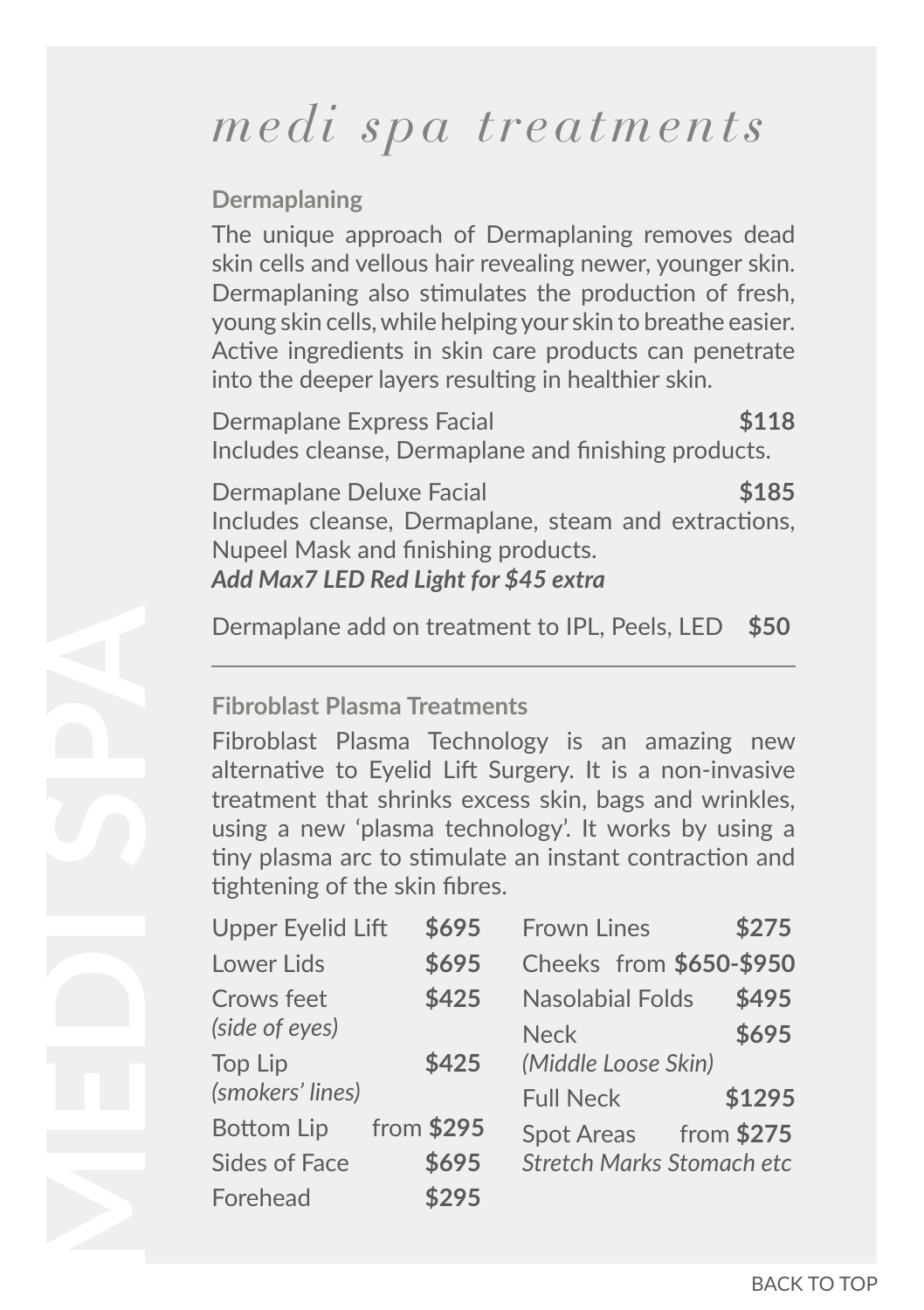## *corrective ultra facials*

Ultra Signature Facial Treatments are perfect as an introduction to Ultraceuticals Performance Facial Treatments and to assess the health of your skin before a cosmeceutical peel. Enjoy our customised Signature elements to leave you, and your skin, relaxed and refreshed.

**Vita-Clear Signature Facial** 

Designed to address skin congestion, acne and oily skin types.

Signature 60 min **\$140** 

### **Vita-Repair Signature Facial**  Designed for dry, dehydrated and stressed skin types. Signature 60 min **\$140**

### **Vita-Glow Signature Facial**

Designed to address hyper pigmented skin, photo aged skin and uneven skin tone and texture.

Signature 60 min **\$140** 

### **Vita-Lift Ace Power Facial**

A pillar treatment, anti- ageing focused, skin perfecting, firming and plumping.

Signature 60 min **\$140**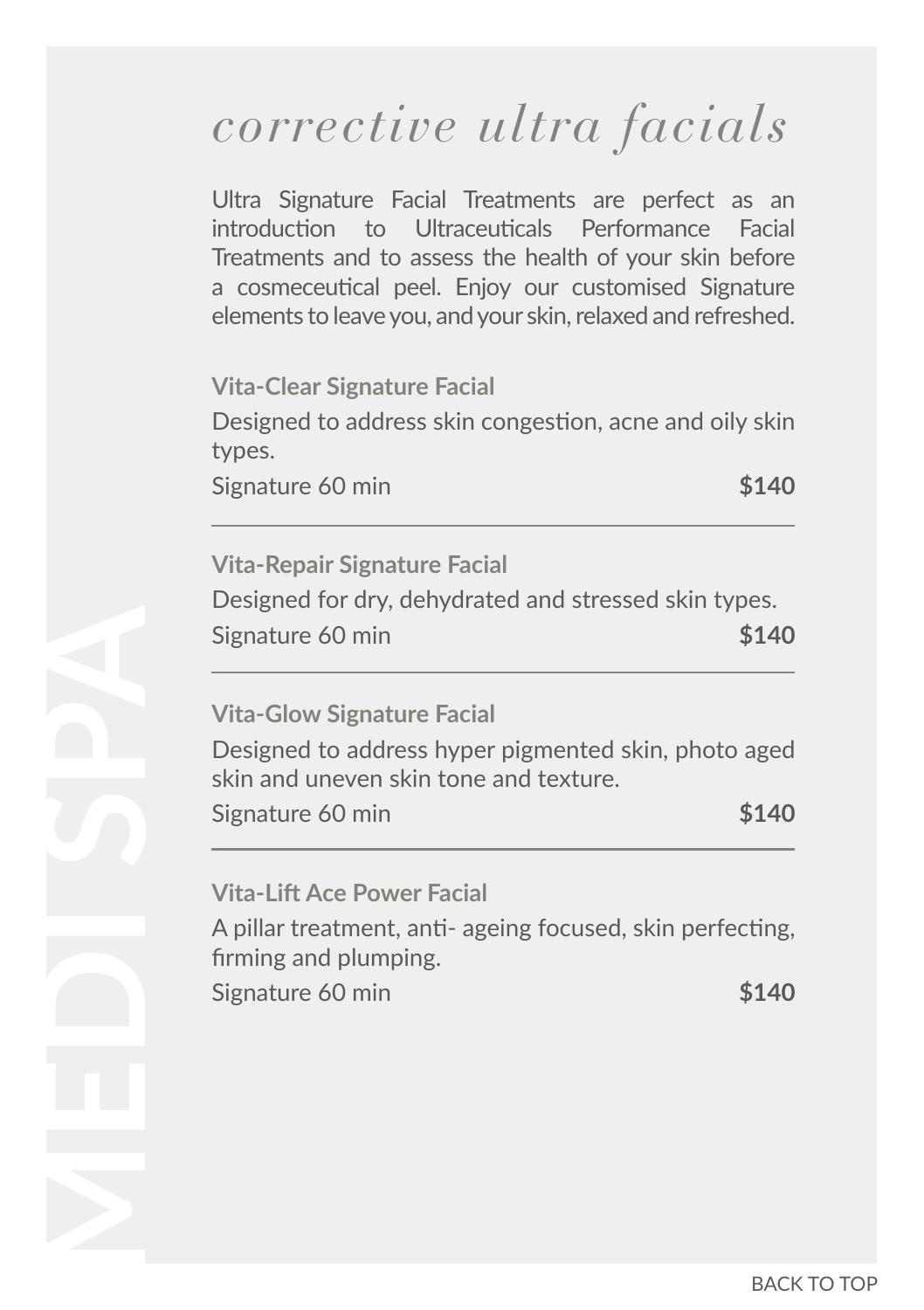# *dermafix corrective facials*

**DermaFix Derma Corrective Enzyme Facial \$160** Not your average treatment, this clinical specialized paramedical treatment instantly improves skin health with its amazing enzymatic action that removes dead skin and toxic waste build up (using your own lymphatic system) and aids in repairing, and detoxifying and oxygenating the skin.

*\*Enzyme Therapy also stimulates collagen and elastin production and It is suitable for a wide range of conditions such as premature ageing, sun damage, acne, rosacea and hyper pigmentation.* 

**Ultimate Derma Corrective Enzyme Facial \$210** Enjoy our Ultimate Corrective Facial which is the perfect blend of results and relaxation. Includes deep exfoliation, face neck and shoulder massage, arm and hand massage, lower leg and foot massage and enzyme therapy.

**DermaFix Enzyme Facial Firming Treatment \$160** Applied in a specialised "muscle banding" technique, the enzyme mask is applied to the face, neck & décolletage. As the mask sets it hardens, holding the superficial muscles and underlying fragile tissues in a contracted state for up to 45 minutes, bringing a beautiful vascular response to oxygenate the skin. In addition, enzyme action gently exfoliates, dissolving any build up topical products within. The result is gorgeous, glowing skin that is visibly lifted!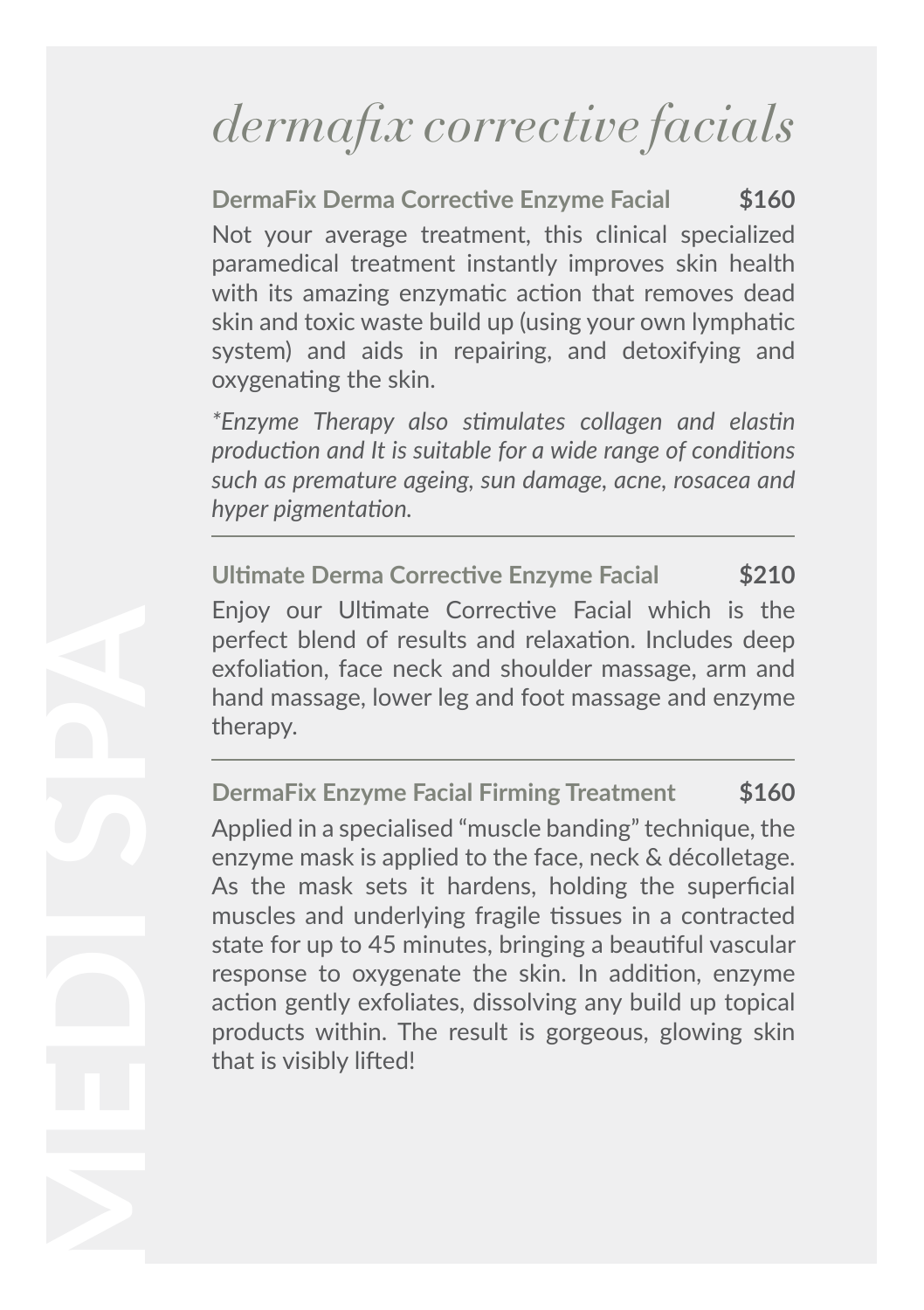# *dermafix corrective facials*

**Ultimate Enzyme Facial Firming Treatment \$210** Enjoy our Ultimate Firming Facial which is the perfect blend of results and relaxation. Includes deep exfoliation, face neck and shoulder massage, arm and hand massage, lower leg and foot massage and enzyme therapy.

### **DermaFix Alkaline Wash Treatment**

Remove peach fuzz hair and 2-3 weeks of dead skin cells by rapidly increasing the PH of the skin – leaving the skin smooth, soft and hair free!

| <b>Full Face</b> | \$150 |
|------------------|-------|
| <b>Half Face</b> | \$100 |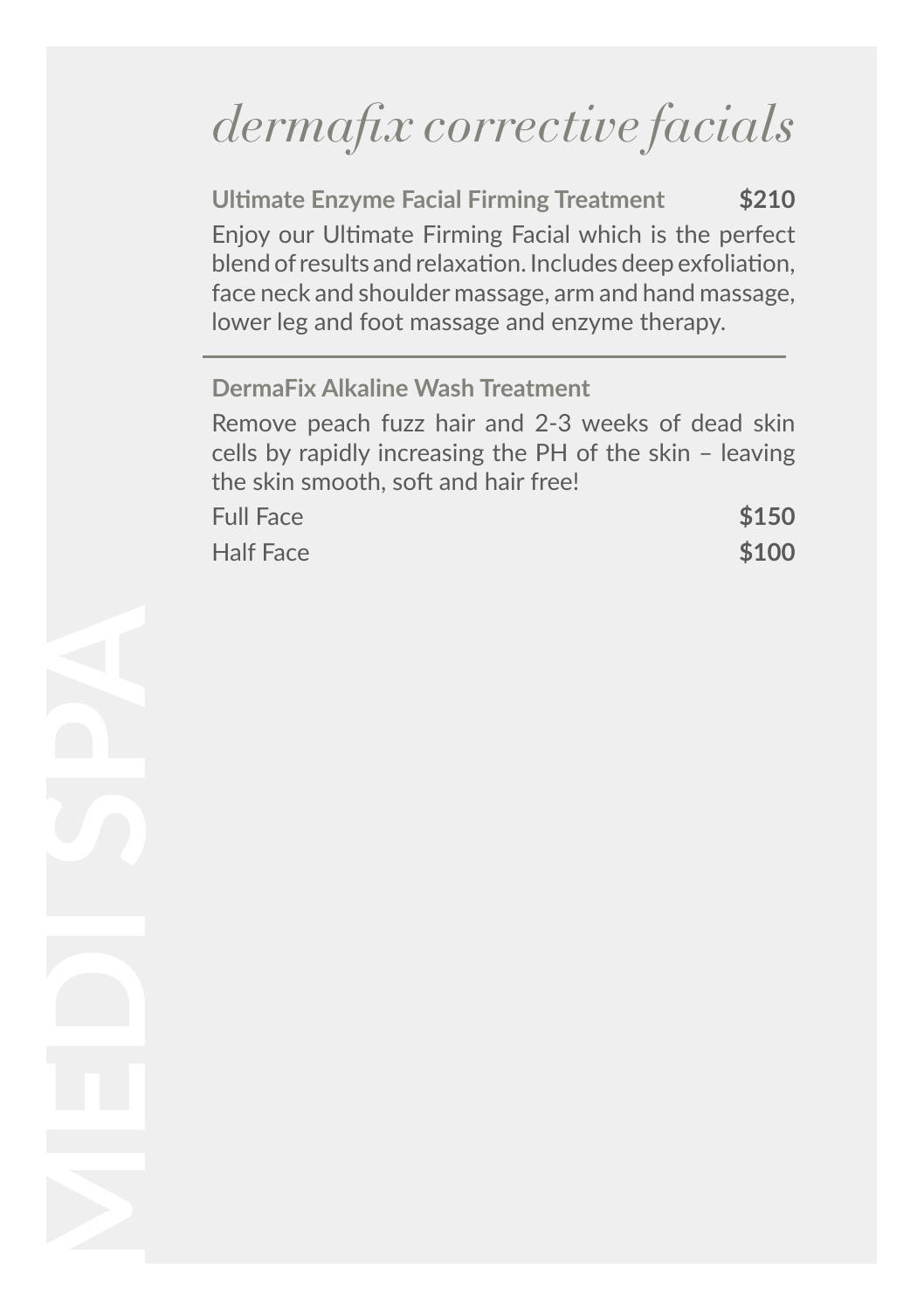## *facial experiences*

#### **Introductory Facial \$90**

This facial includes a deep cleanse, exfoliation and a specially chosen treatment masque. A face and eye product best suited to your skins current condition will be applied finishing off with a home care plan specifically designed for you.

#### **Deluxe Facial** \$135

A comprehensive treatment intended to tone and reenergise the skin, eliminate toxins and relax muscles. Skin cells are stimulated and surface micro-circulation is boosted. With optimum cleansing and intensive institute booster serums and customised treatment masques your skin will glow with radiance and feel vitally refreshed Includes a face, neck and shoulder massage.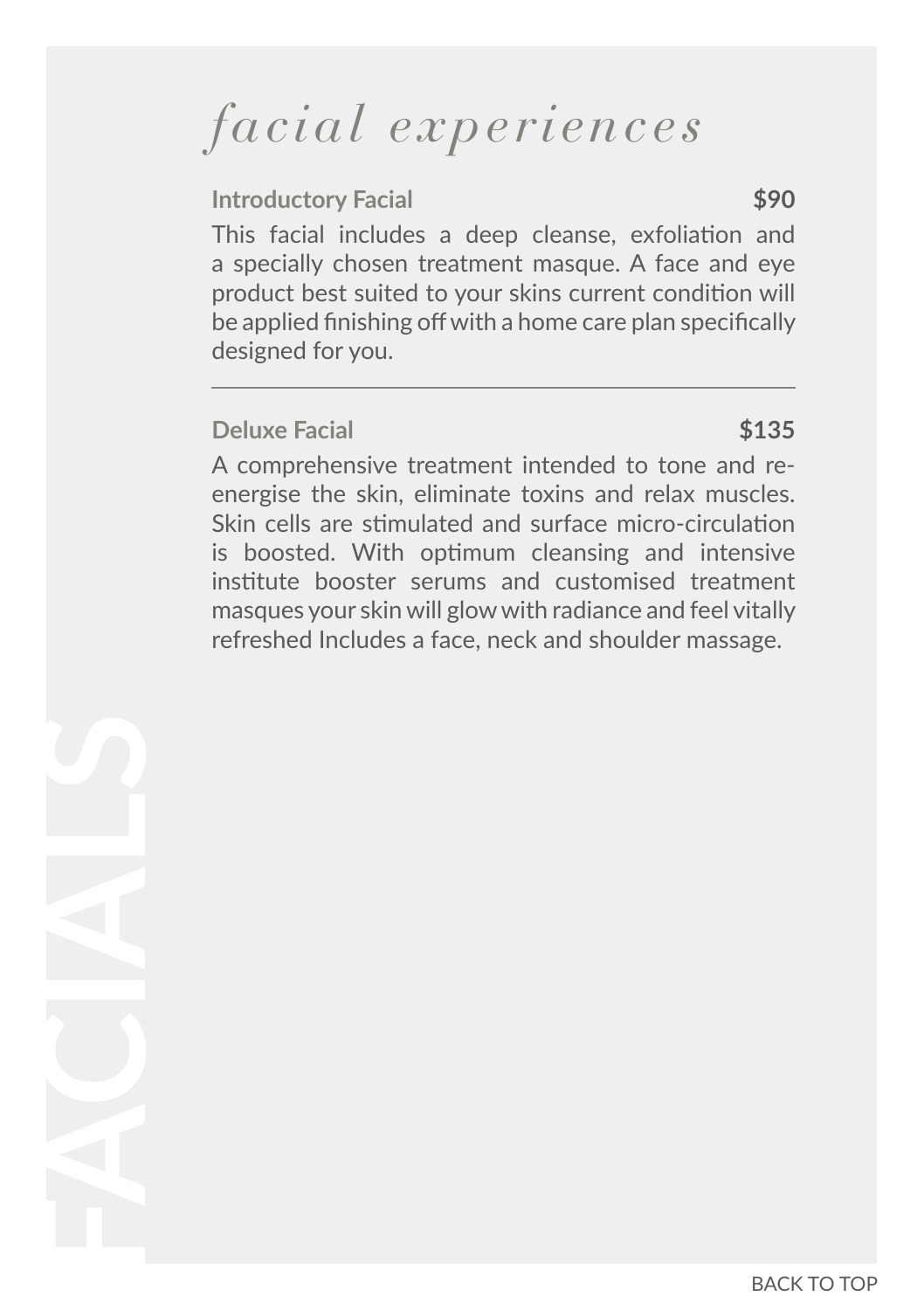# *la clinica facials*

#### **Marine Radiance Facial 5135**

To restore radiance, softness and hydration to the skin. This treatment incorporates the Marine Radiance Mask which is enriched with plant stem cell extracts, liposomes, marine plant extracts and peptides to stimulate collagen and elastin in the skin leaving the skin oxygenated, nourished and toned.

#### **Rebalancing Vitamin A Spa Facial \$135**

To help detox, purify and heal the skin. Awakens the skins metabolism, stimulating it to clear away toxins and restore balance and glow. This facial incorporates a synergistic blend of active ingredients to rebalance, soothe and heal the skin.

#### **Calming Anti Stress Facial \$135**

A facial treatment created to soothe the skin, relax facial muscles, reduce the appearance of facial tension, help diminish redness and leave the skin looking and feeling softer and more radiant. This mask contains natural anti inflammatories and calming peptides that help reduce signs of sensitivity as well as soothe and hydrate. The result? The skin will look and feel calmer, softer and hydrated.

**Ionic Purification Mineral Facial Treatment \$135** A skin detoxifying treatment that helps the skin to purge blockages and waste. This facial acts as a 'mini sauna' to deep cleanse and stimulate the skins circulation. Includes a Zeolite mineral mask that warms the skin, absorbs impurities and revitalises the complexion.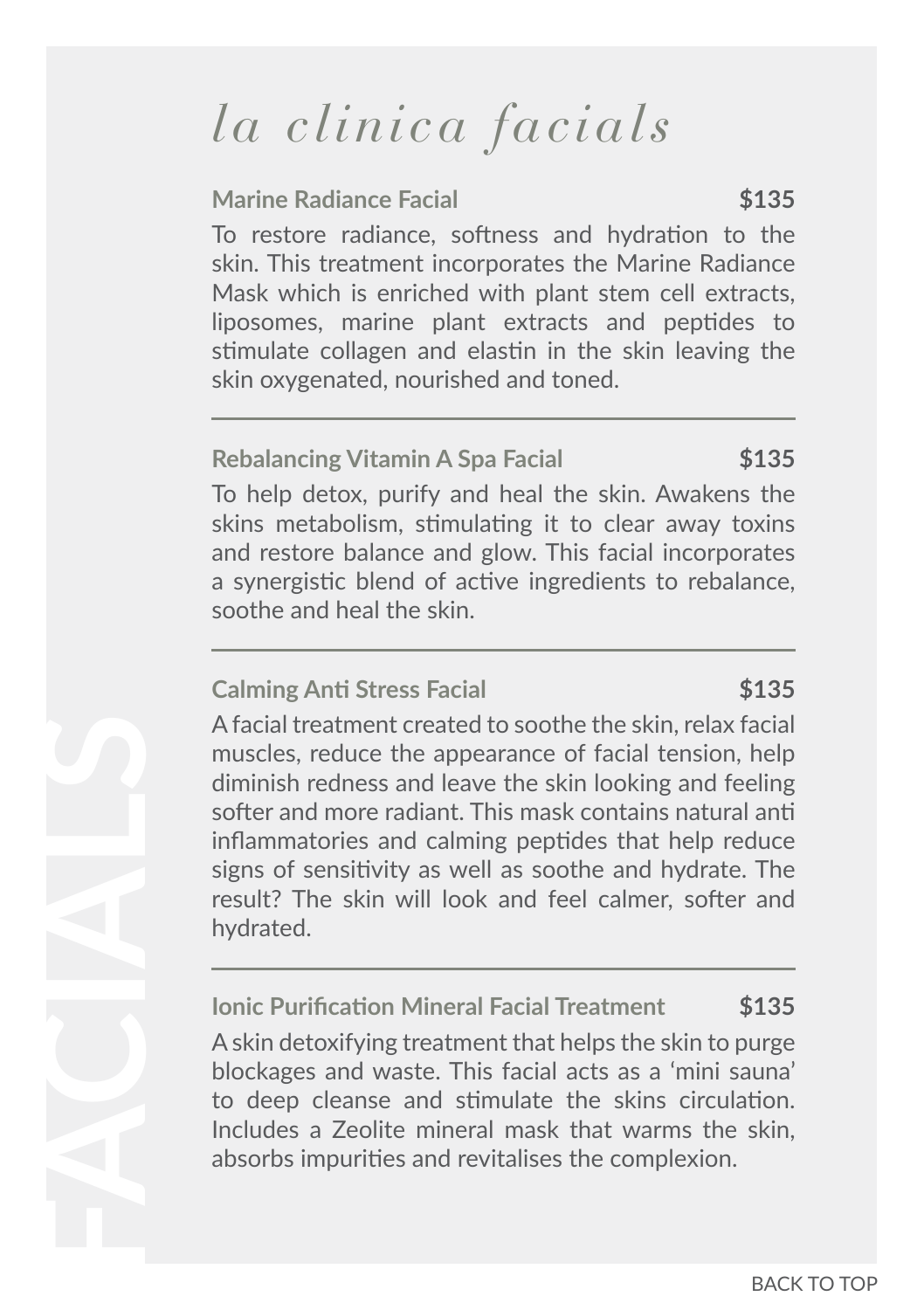# *la clinica facials*

#### **Clear Skin Facial Treatment \$105**

To deep cleanse, treat and manage acne conditions. This treatment assists with the clearing of eruptions, pustules and control of acne. The treatment products use a combination of Vitamin A, deep cleansing clays and plant essences and multi fruit acids to assist in clearing breakouts and soothing stressed skin.

#### **Firm and Lift Facial Treatment \$135**

A highly active skin restructuring treatment to help strengthen, protect, firm, tone and condition the skin. Ingredients include biomimetic peptides, caviar complex, pearl extract and vitamins. A luxurious treatment which will leave the skin feeling smooth and plump.

#### **Hydra Restore Facial Treatment \$135**

A beautiful hot oil infusion mask treatment to rejuvenate, nourish and soften the skin. This luxurious treatment leaves the skin looking younger, healthier, radiant and feeling softer and smoother.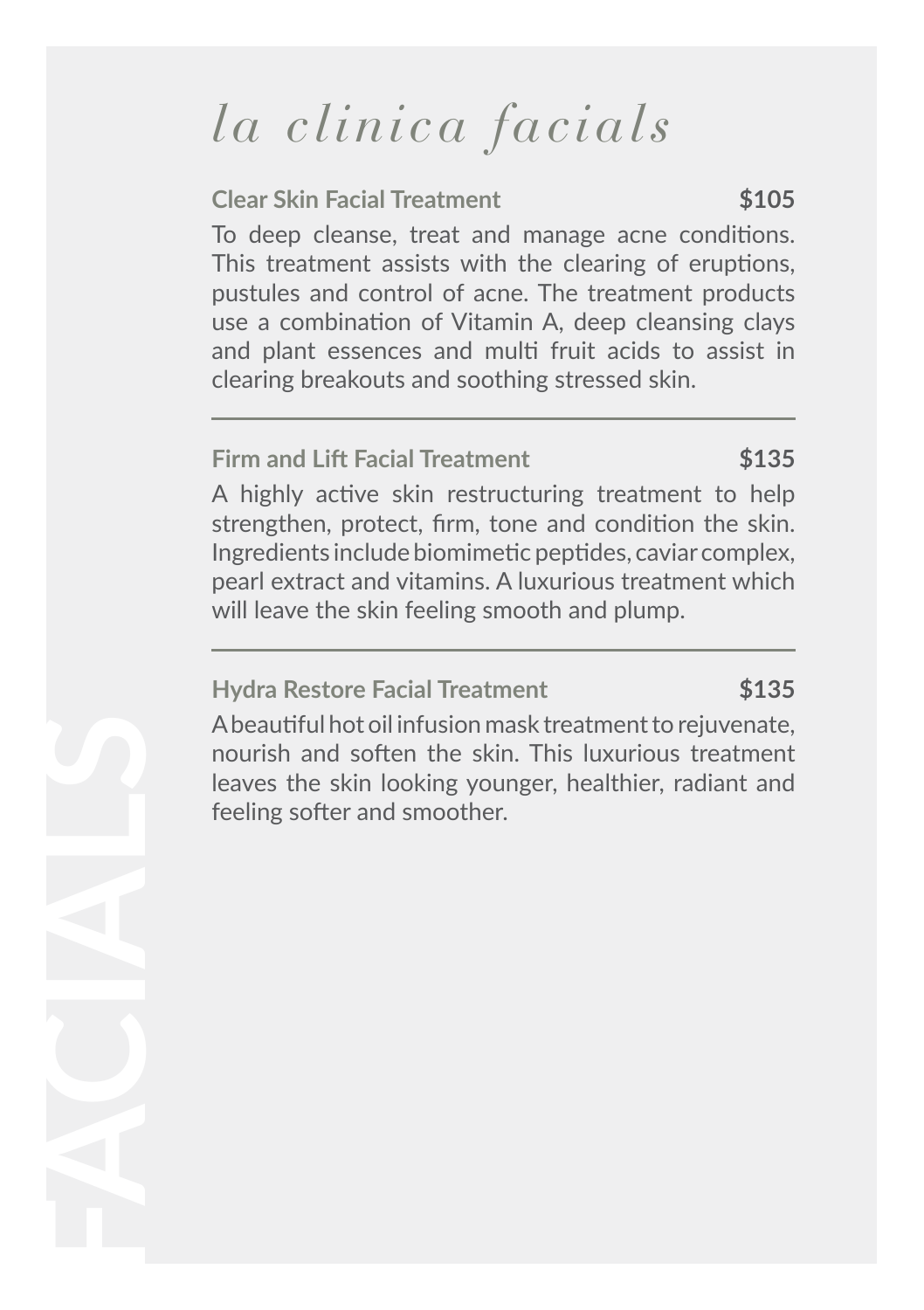# *tailored spa packages*

*At Serendipity our packages are a blend of tantalising treatments, designed specifically for maximum enjoyment, relaxation and effectiveness. These packages are a great gift idea for that special someone who loves to be pampered or to just spoil yourself.* 

#### **Serendipity SPA Body Experience MINI \$160**

*Exfoliation, Wrap & Mini Facial (allow 60min)*

This Serendipity Spa Mini Treatment hydrates, nourishes and relaxes the mind and body.

BCL Spa cruelty free products are from Sunny California – only the best ingredients are chosen which include fruits and botanicals that are sustainably sourced and Certified. Includes:

- An invigorating body Scrub to remove dead skin cells and prepare the skin for treatment.
- A soothing Clay Mask Body Wrap to deeply replenish dry skin.
- A relaxing Mini Facial to refresh the mind.
- Based on aromacology, the balsamic plants bring relaxation, anti-stress and tonifying effects.

### **Serene Pamper** allow 100min **| \$180**

This package is designed for those that love to be pampered. We start with an invigorating hand mitt exfoliation of the back then a 30min relaxation massage to soothe away any tension, we then move onto a Manicure and Pedicure Delight. Complimentary refreshments provided.

**Serendipity Melt** allow 90min **| \$190**

Melt away with this beautiful package which includes an invigorating dry body exfoliation using hand mitts, relaxing full body massage and a cleansing intro facial, then sit back and unwind in our relaxation lounge and help yourself to our refreshments and let your stress MELT away.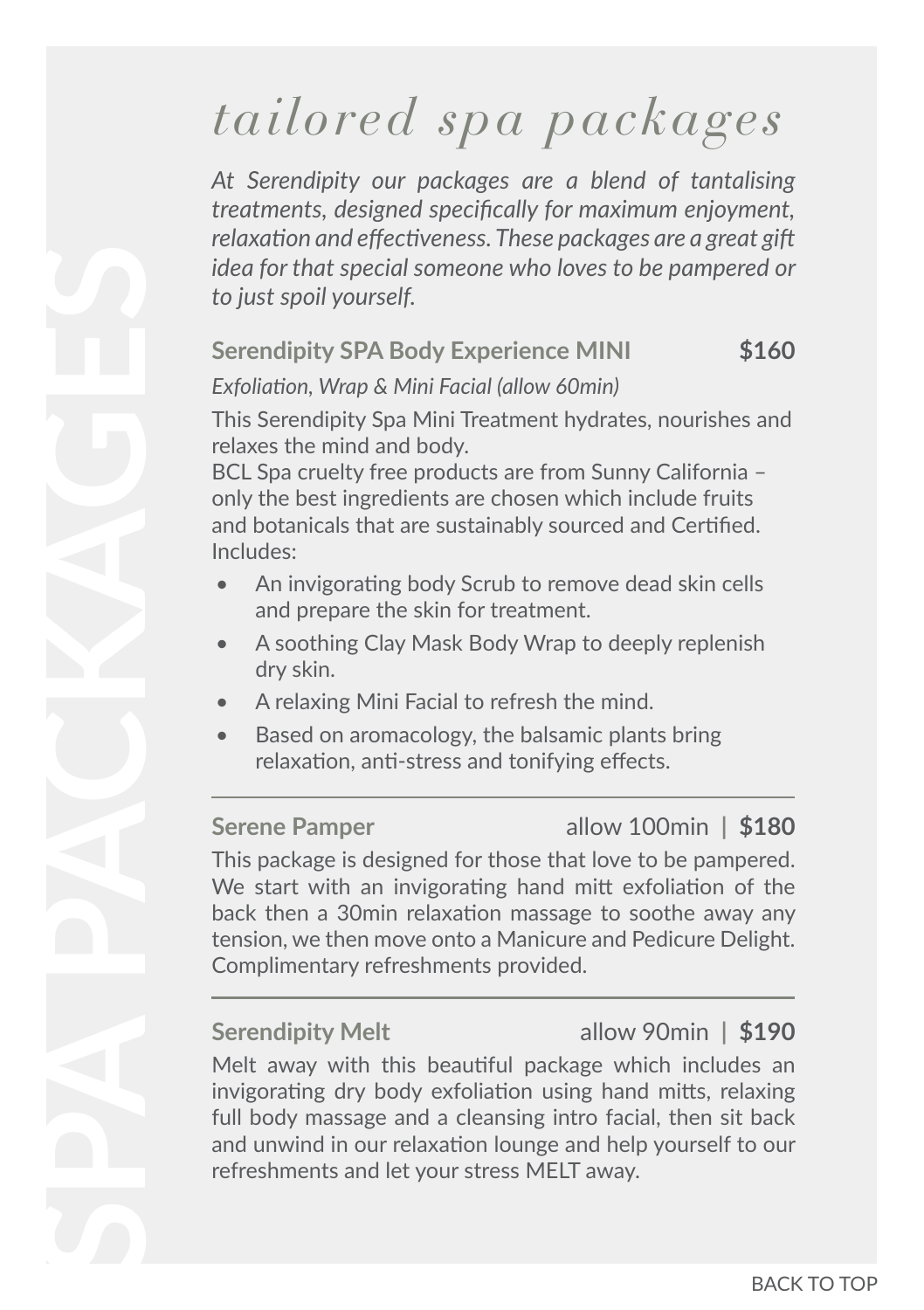# *tailored spa packages*

**Dreamland** allow 90min **| \$195**

Relax your whole body with a sensational Deluxe Facial complete with a scalp, foot and hand massage. You can lay back and dream while we pamper you with back, neck and shoulder Therapeutic massage to help relieve any stress and tired muscles. Slowly come back to the real world in our relaxation room and help yourself to our range of refreshments.

### **Pure Delight** allow 120min **| \$230**

A pamper session in mind for that someone special. Relax and be pampered with a soothing Full Body Massage followed by our Deluxe Facial which is a customised facial to suit your individual needs, for those who require something special and unique.

#### **Serendipity SPA Body Experience FULL \$270**

*Exfoliation, Wrap, Massage & Mini Facial (allow 120min)*

BCL Spa cruelty free products are from Sunny California – only the best ingredients are chosen which include fruits and botanicals that are sustainably sourced and Certified. Includes three essential steps:

- An invigorating body scrub to remove dead skin cells and prepare the skin for treatment
- A soothing Clay Mask Body Wrap to deeply replenish dry skin with a relaxing Mini Facial to refresh the mind – Based on aromacology, the balsamic plants bring relaxation, anti-stress and tonifying effects.
- A relaxing body massage to eliminate muscular tensions.

**Couples Double Treat** allow 100min **| \$360** for Two Enjoy twin full body massages and introductory facial.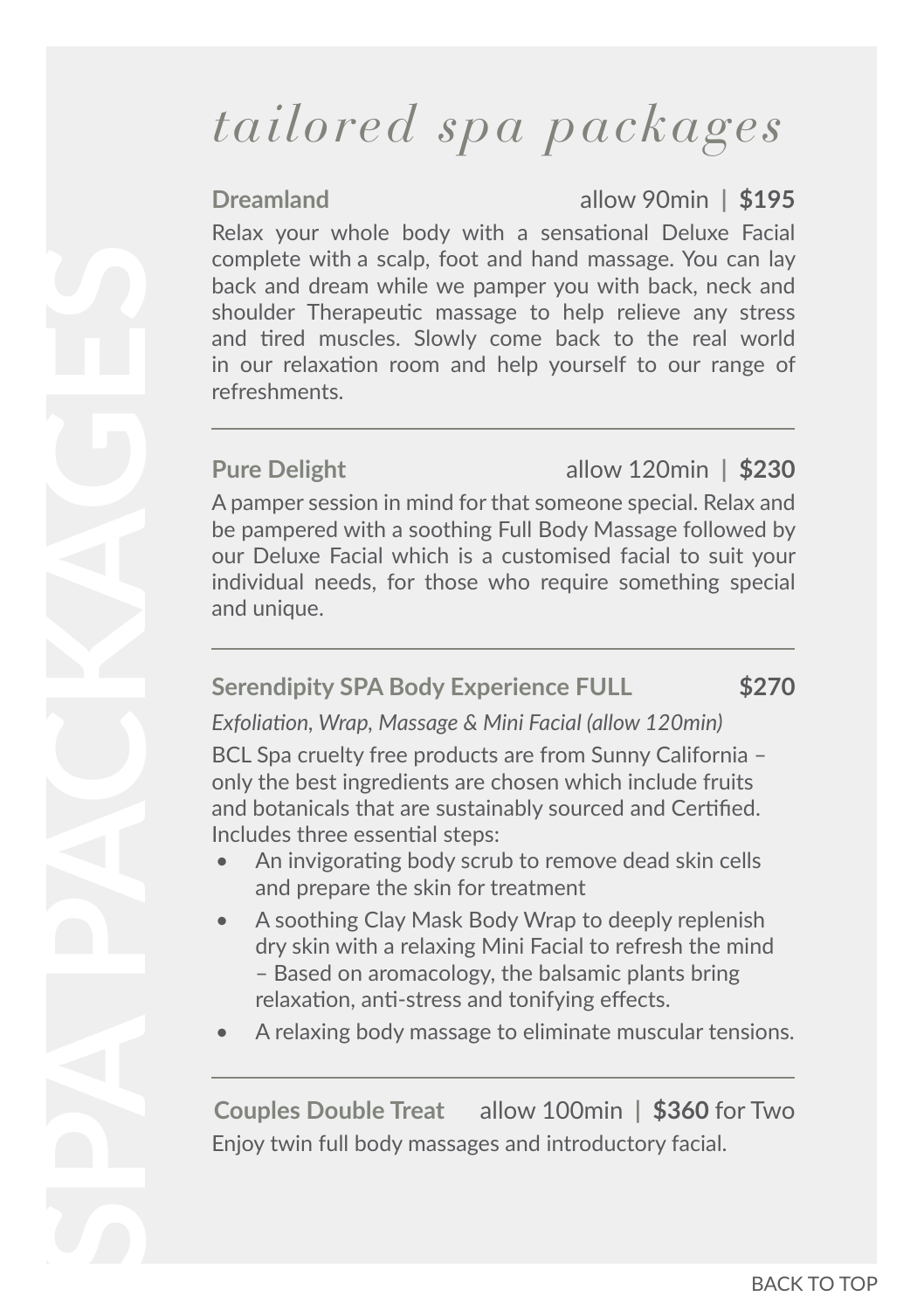## *tailored spa packages*

**Heaven for a Day** allow 5hrs **| \$600**

Float to heaven for a day with the ultimate pack of pure indulgence. Float on cloud nine with one of our body wraps, cloud eight head massage, cloud seven Max7 Light Therapy, cloud six Swedish relaxation full body Massage, cloud five Microdermabrasion facial treatment, cloud four Deluxe Facial, cloud three Spa Pedicure, cloud two Spa Manicure, cloud one back to earth in the make-up chair for a radiant Make-Over. You'll also enjoy a light lunch and refreshments to sustain your energy during all that bliss. Pure Heaven.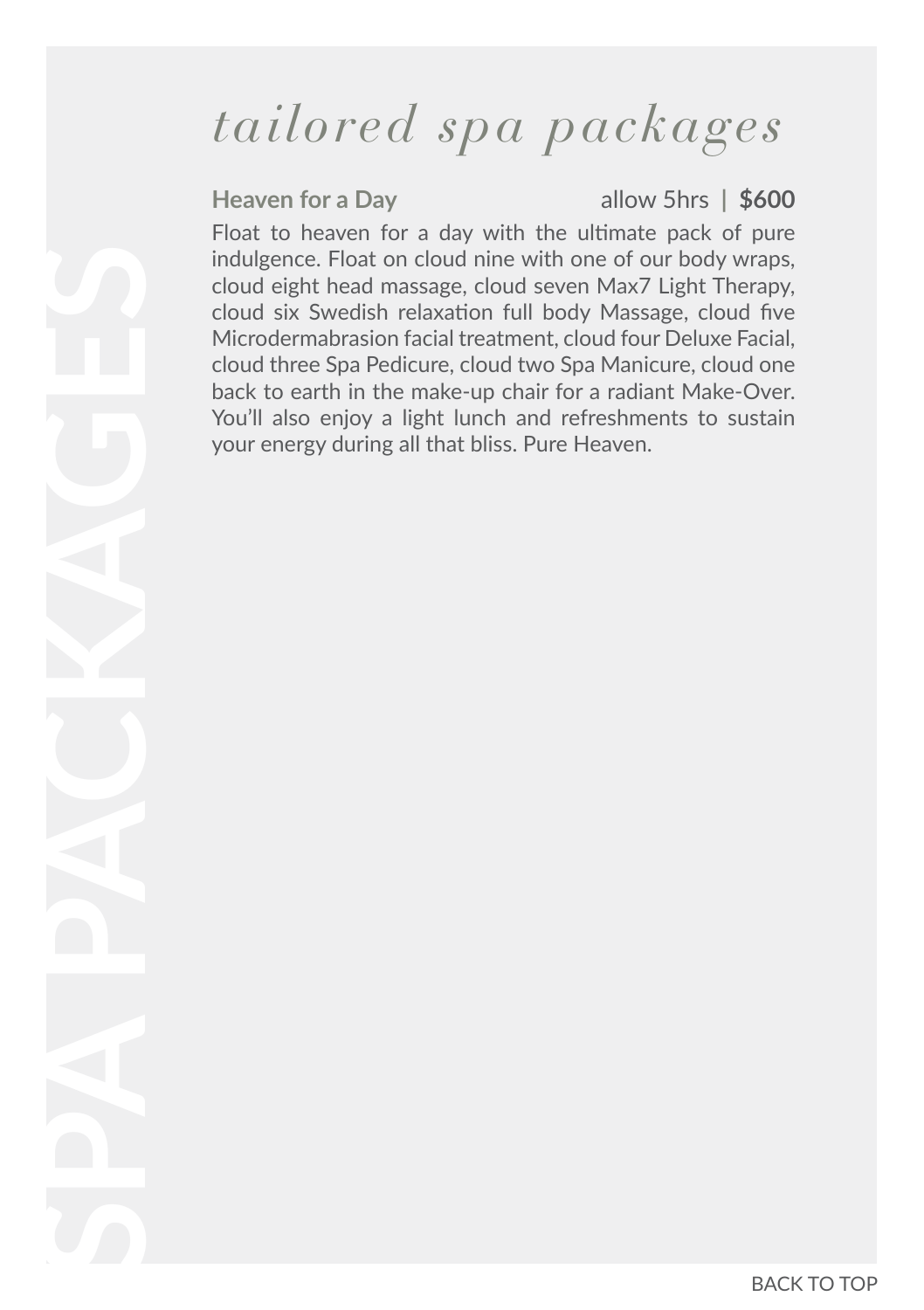# *massage therapy*

### **Therapeutic Relaxation Massage**

A Therapeutic Relaxation massage is a smooth, gentle, flowing style of massage that promotes general relaxation, relieves muscular tension, plus improves circulation and range of movement.

Your therapist will aim to relax, revive and rejuvenate you at a massage depth that does not cause discomfort. Massage has many health benefits including

- Reduced muscle tension
- Improved circulation
- Stimulation of the lymphatic system
- Reduction of stress hormones
- Relaxation
- Increased joint mobility and flexibility

| 30 min           | \$75  |
|------------------|-------|
| 45 min           | \$100 |
| $60 \text{ min}$ | \$115 |

#### **Hot Stone Therapy Massage**

The therapeutic and healing effect of hot and cold stones makes this a popular treatment. Heated volcanic basalt stones are placed on muscles and energy centers to aid in relaxation, release blockages and soothe tension in tight muscle groups. The stones in conjunction with various massage techniques create harmony in the mind, body and soul.

Back, Neck and Shoulder Stone Massage (40 min) **\$125** Full Body Stone Massage (60 min) **\$145**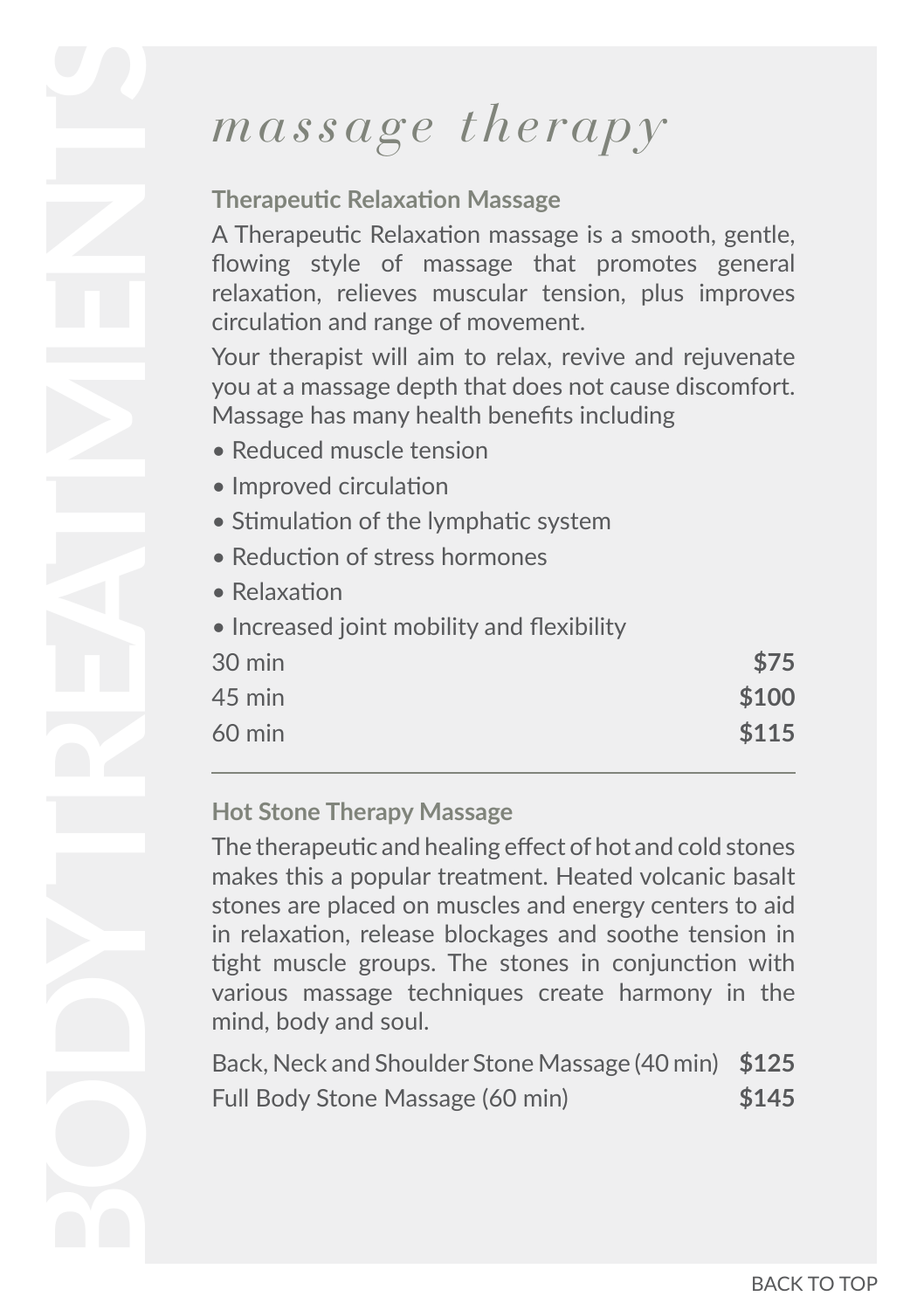## *body treatments*

**Purifying Back Treatment with Steam \$90** The back, shoulders and upper arms are deeply cleansed and polished to a silken smoothness, followed with either a customised detoxifying enzymatic clay pack or a soothing hydrating pack leaving your back feeling refined and smooth. Great for back acne.

*Add Microdermabrasion to Your Back Treatment \$55* 

#### **Formostar Body Wrap \$50**

The Formostar provides a full body treatment for pain relief and weight loss. Effective for:

- and joint pain Detox
- Pain Relief for Arthritis Weight loss & Inch loss
	-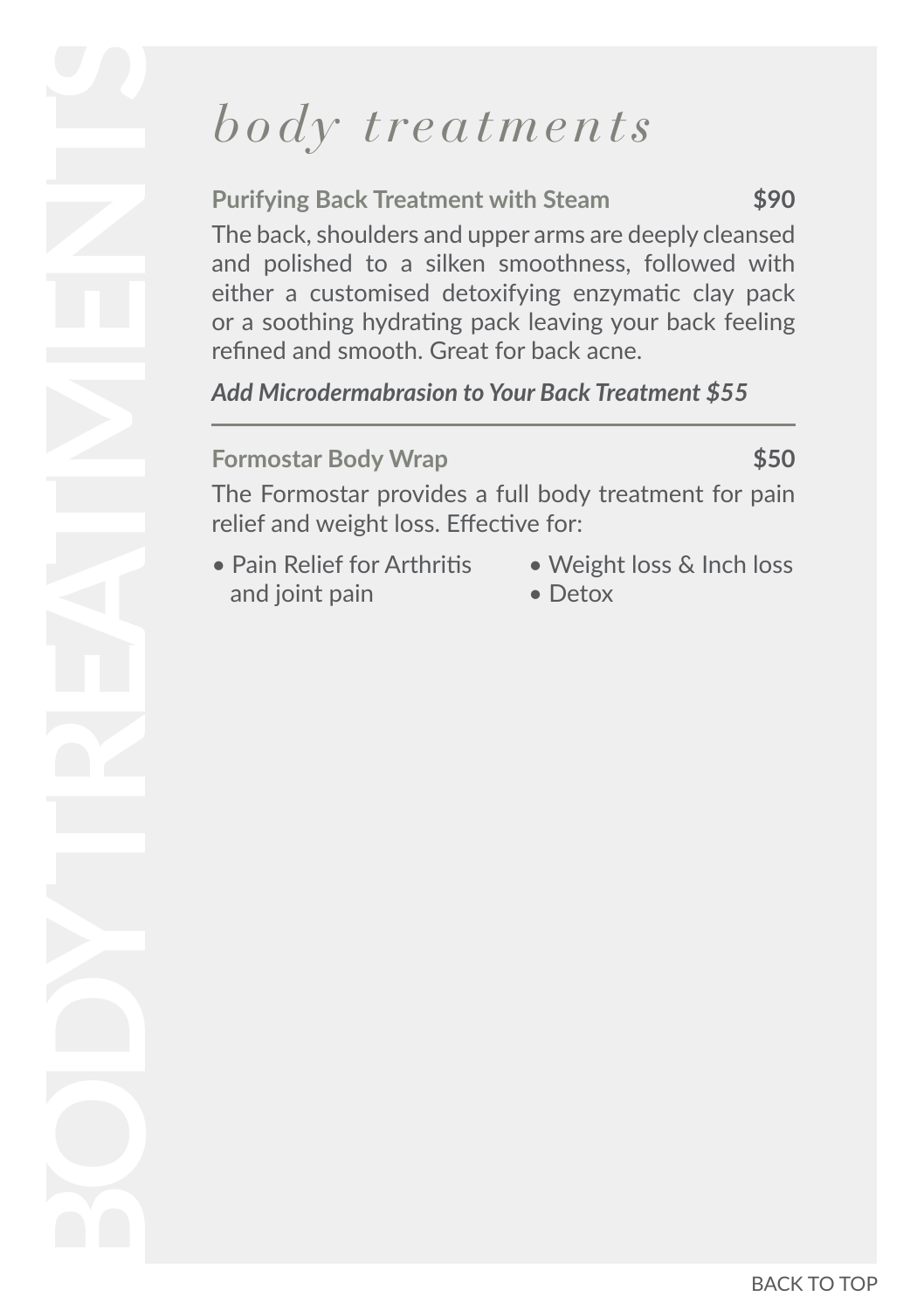### *manicures*

### **Manicure Delight 555**

File, buff, minimal cuticle work, cream application and polish colour of your choice.

#### **Deluxe Manicure 675**

Nails are soaked to prepare for this hand treatment. Next is the smoothing exfoliation and mask to rid the hands of dead dry skin before nails are filed and buffed with a cuticle treatment to ensure perfect fingers. The hands are massaged and finally a polish of your choice is applied to complete this delightful treatment.

### *Add Gel Polish onto any Manicure \$20*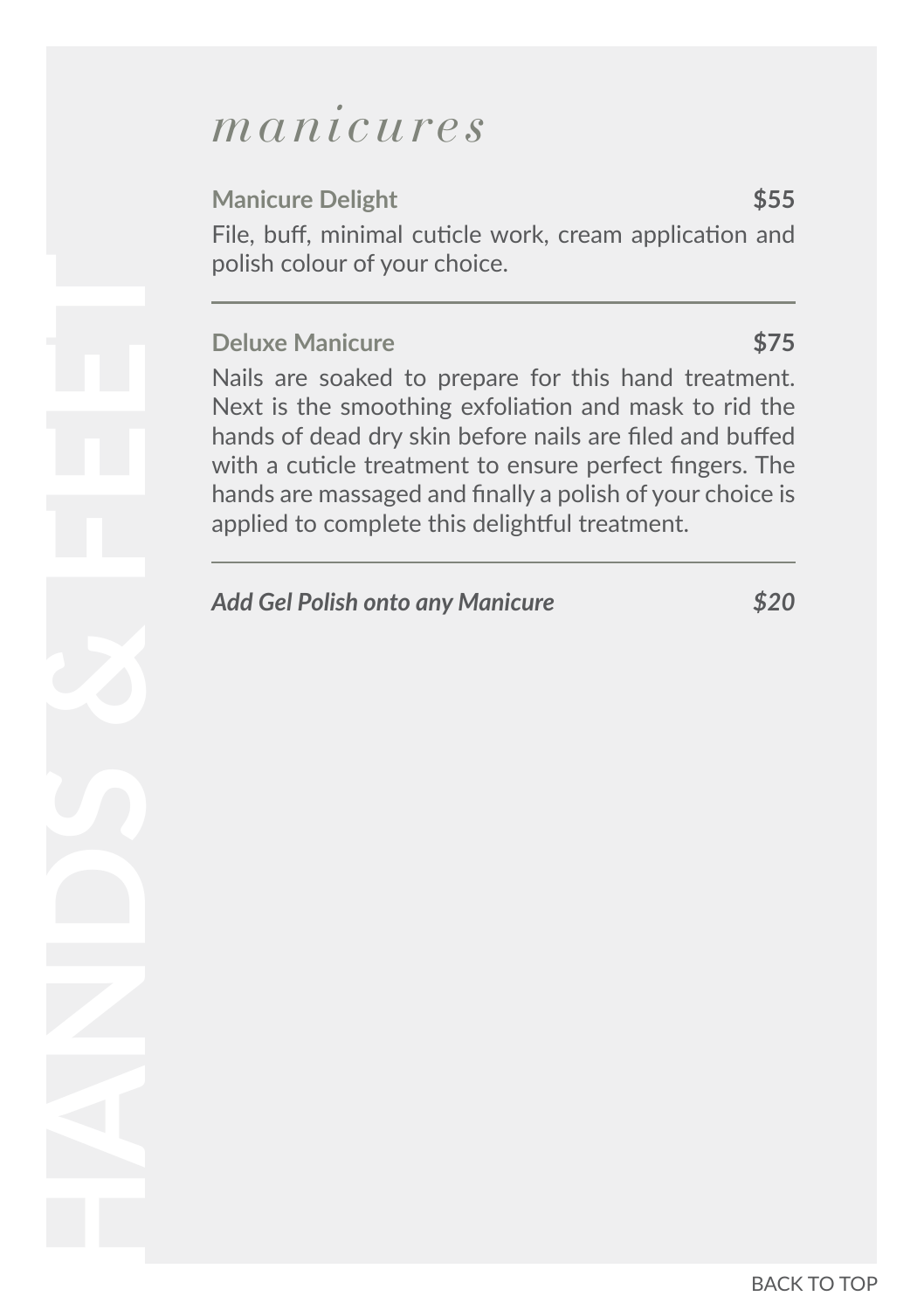## *pedicures*

**Pedicure Delight 565** File, buff, minimal cuticle work, granular exfoliation and polish.

#### **Deluxe Pedicure 1999 \$85**

This comprehensive pedicure has been created as a specialised "facial for the feet treatment". After relaxing your feet in our Hydrotherapy Pedi Spa with an incredible deep cleansing solution, your cuticles and nails are tidied, then a specialised foot masque with exfoliant is applied and any dry skin is buffed away. Your feet are then enveloped in hot towels and the masque is removed, an amazing massage follows before the final application of a professional nail paint of your chosen colour!

### **Callus Peel Pedicure** \$80

Wow, you won't believe your eyes. This fabulous treatment melts away calluses and hard rough skin, making them smooth and soft. Home treatment packs now available.

#### **ION Spa \$45**

The purpose of the Ion Spa Detox foot bath is to neutralise an eliminate any compound in the body that can be toxic. Detox is a natural process occurring on a continual basis in the body, but because of the modern diet and our environment regular detox is necessary.

| Buy 5 Get 1 FREE (6 treatments)  | \$225 |
|----------------------------------|-------|
| Buy 8 Get 2 FREE (10 treatments) | \$360 |

| <b>Add Gel Polish onto any Pedicure</b> | \$20 |
|-----------------------------------------|------|
|-----------------------------------------|------|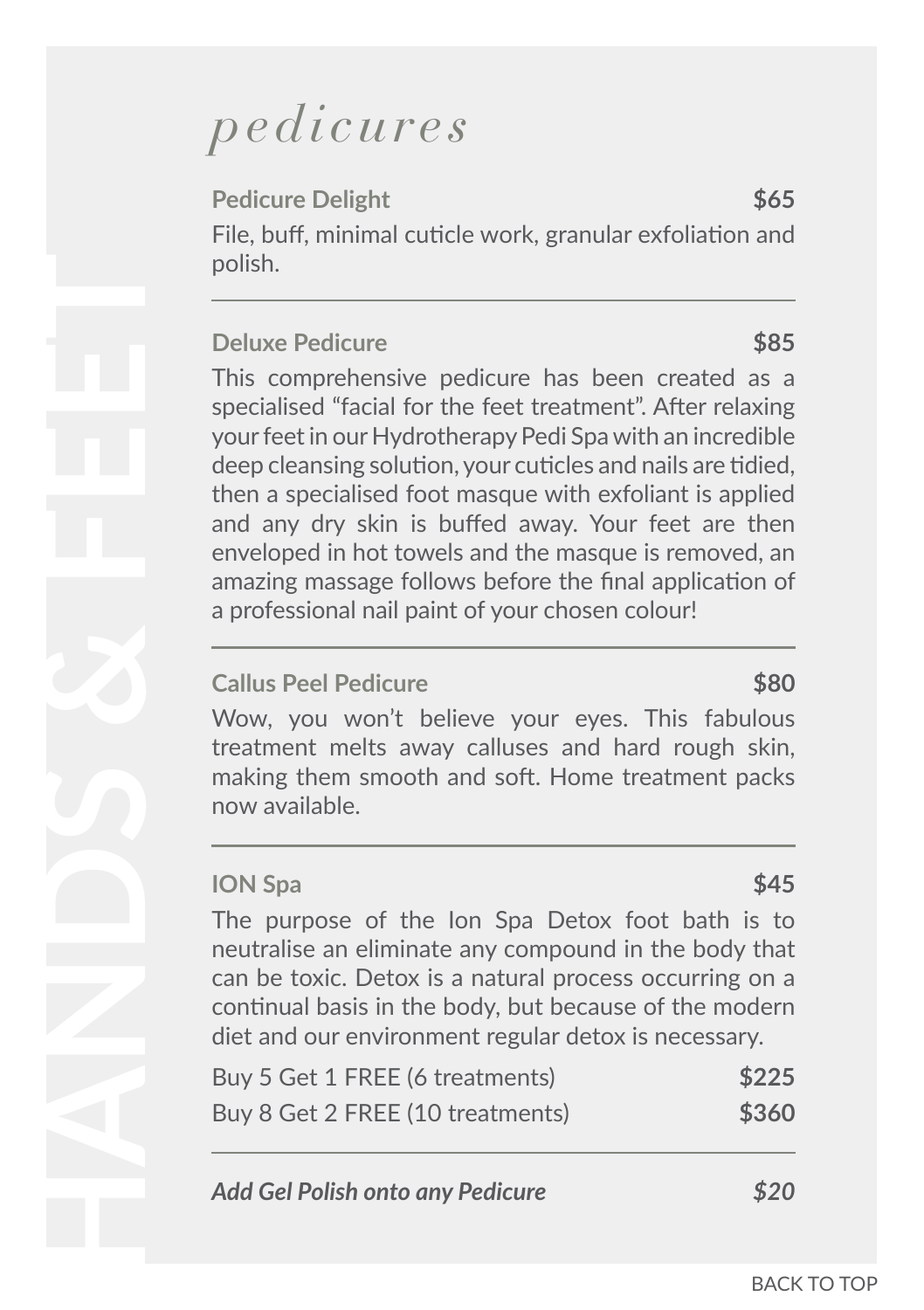### *spray tan*

### **Non UV Tanning**

**Before your session:** Shower and thoroughly exfoliate your skin. Pay attention to rough/dry skin areas like knees, elbows, ankles and tops of feet. Waxing and shaving should be done at least 24 hours before.

**At your session:** Your skin must be completely free of any moisturiser, deodorant, make-up or perfumes. Wear loose fitted clothing for after your tan.

| <b>Full Body Tan Single Application</b> | \$39  |
|-----------------------------------------|-------|
| Add A Dry Body Exfoliation              | \$15  |
| Full Body Tan x 6                       | \$195 |

## *makeup*

### **Bodyography**

Bodyography is a global makeup brand found in the top salons, spas and beauty supply stores in the USA and in over 50 countries worldwide.

CRUELTY FREE | PARABEN FREE | GLUTEN FREE | VEGAN

### **Sumita**

Sumita luxurious collection combines rich pigments and endless wear to create an unparalleled experience.

| <b>Special Occasion Makeup</b>                                 | \$85  |
|----------------------------------------------------------------|-------|
| (Redeemable on Bodyography Products when purchased on the day) |       |
| <b>Bridal Makeup Trial</b><br>Includes Lashes                  | \$100 |
| <b>Bridal Makeup</b><br>Includes Lashes                        | \$90  |
| Packages can be priced up for Bridal Party and Group Bookings. |       |

BACK TO TOP